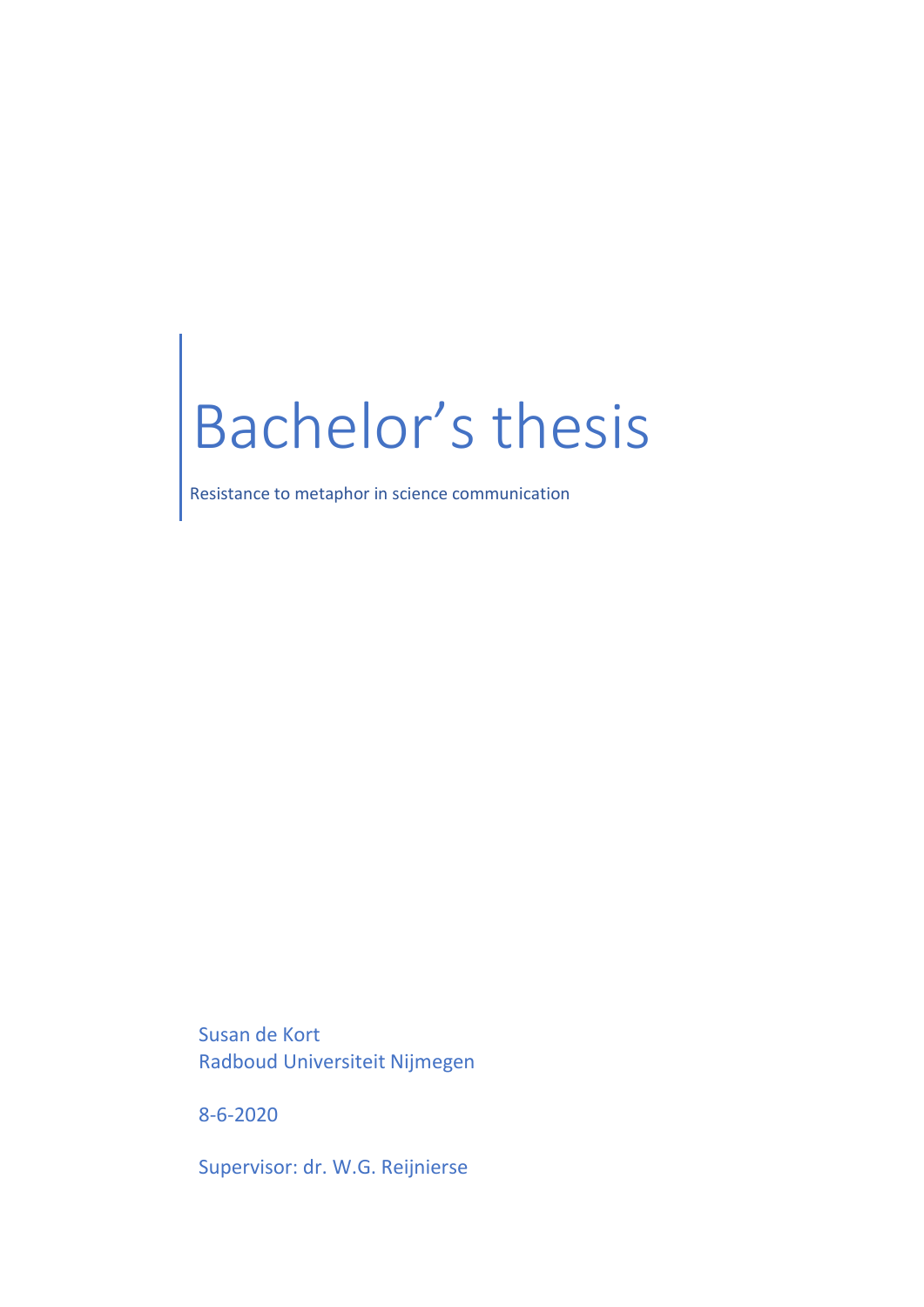#### Abstract

Findings in academic papers are often not understandable to the general public. Consequently, academic papers do not fall within the spectrum of articles that people read on a daily basis. Metaphors can help to bridge this gap and offer the needed 'translation', since they allow to make texts more comprehensible by making abstract concepts more concrete. In addition, metaphors have been shown to have persuasive power. Metaphors being a persuasive tool, the use of them may cause resistance among readers. However, this resistance has not been touched upon to date. The current study added to the existent literature by addressing the subject of resistance to metaphors in communication about vaccination. Whether a metaphor is commonly used or not, and the context in which the metaphor is used (describing a familiar or unfamiliar disease) might influence the degree to which metaphors are being resisted to. Therefore, the present study investigated whether people resist more to text with conventional metaphors than with novel metaphors or no metaphors, whether resistance is higher towards metaphors used to describe unfamiliar diseases than familiar diseases, and to what extent there is an interaction effect between the type of metaphor used and the familiarity of the disease on the levels of resistance displayed by the readers. 187 participants read a text after which their motivated resistance to persuasion was determined by means of several questions. No support was found for the two hypotheses. Nevertheless, an interaction effect showed higher levels of resistance towards the unknown disease than towards the well-known disease when no metaphor was used. Further, in case of the conventional metaphor, people resisted more towards the well-known disease than towards the unknown disease. The results add to the theory of reduced counterarguments by adding the topic of resistance and form the basis for further academic inquiry.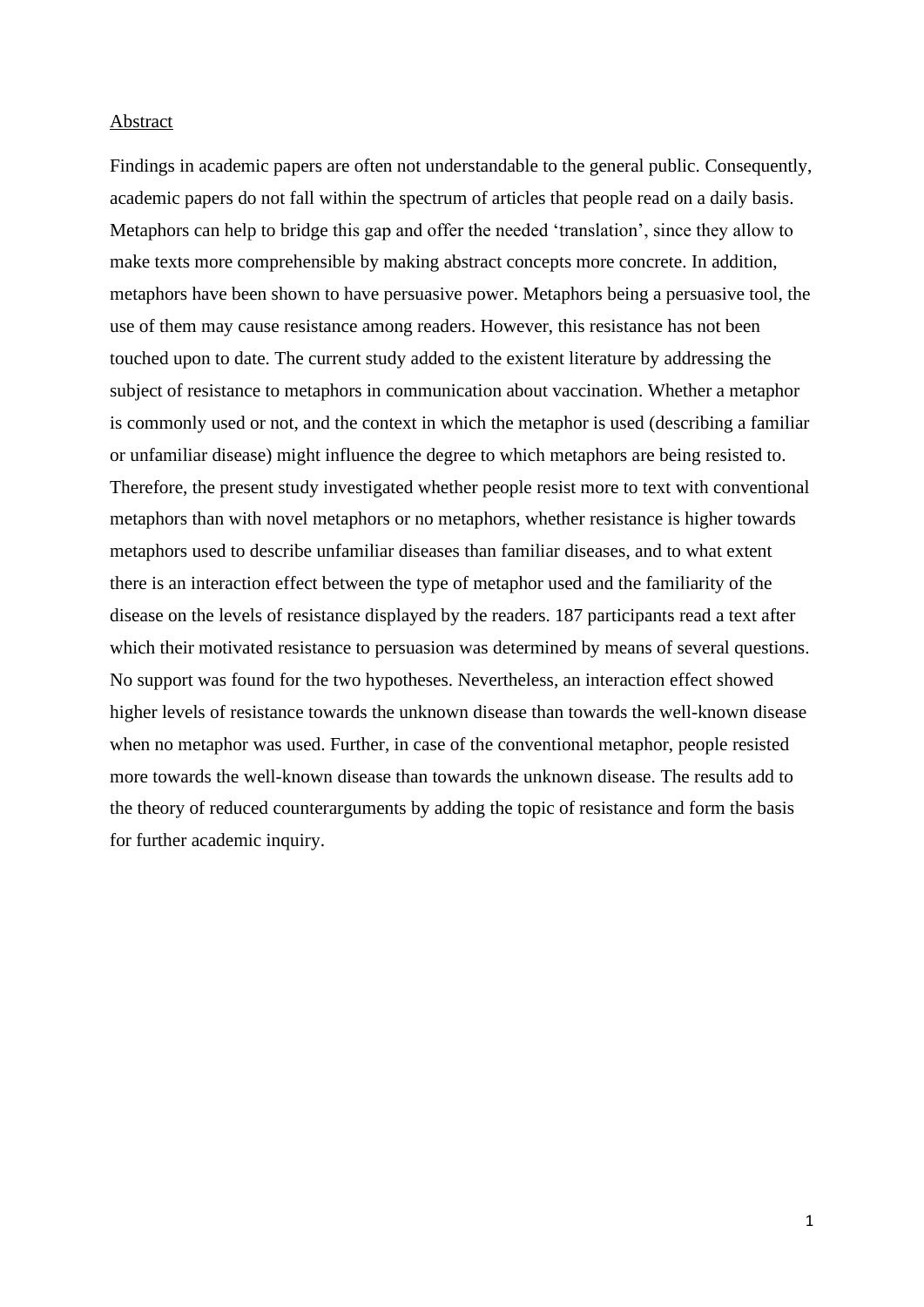#### Theoretical framework

Scientific research has important implications for the decisions people make on a daily basis, for instance whether or not to vaccinate against diseases. However, the general public does generally not read the papers that are being published in scientific journals, since these are usually written in academic language that may not be understandable for everyone. Results of scientific research are therefore communicated by the media. Organisations that write about scientific findings have to make the information that they want to publish comprehensible to the public.

Vaccination against diseases is one of the current controversial topics for which public opinion requires scientific knowledge. Some people are in favour of vaccinating, while others are against. When reading a text (e.g. a newspaper article) in favour of vaccinating, the latter group may resist to this message, because it conflicts with their opinion. However, the results of scientific research have indicated that vaccinations contribute to public health (Greenwood, 2014). It is therefore beneficial to society at large if more people would get vaccinated. Hence, organisations that communicate about this issue should dispose of the sufficient communication tools to intelligibly and effectively get this message across.

One of the tools that are often used to make abstract concepts more concrete, is metaphor (Lakoff & Johnson, 1980). Therefore, metaphors can be seen as a useful instrument to make complex texts more understandable. Lakoff and Johnson (1980) introduced the Conceptual Metaphor Theory, which states that people understand concepts from one domain by means of another domain. In order to make an abstract concept more concrete, a source concept is used to talk about a target concept. This happens mentally via conceptual metaphors, which are manifested linguistically. These conceptual metaphors reflect underlying conceptual processes in people's minds, and therefore may shape how people think (Thibodeau, Matlock, & Flusberg, 2019).

Consistent with the ability to influence reasoning, Burgers, Konijn and Steen (2016) argued that metaphors work as a framing device. By using metaphor in text, the writer of the text advertently or inadvertently makes some aspects of the topic more salient than others, thereby promoting a certain interpretation of the message. Especially when it comes to science communication, it may be of great interest for policymakers, politicians or others to find out if the use of a certain metaphor can influence people's behaviour, since their core objective is to get people to think in the same manner as they do. However, the use of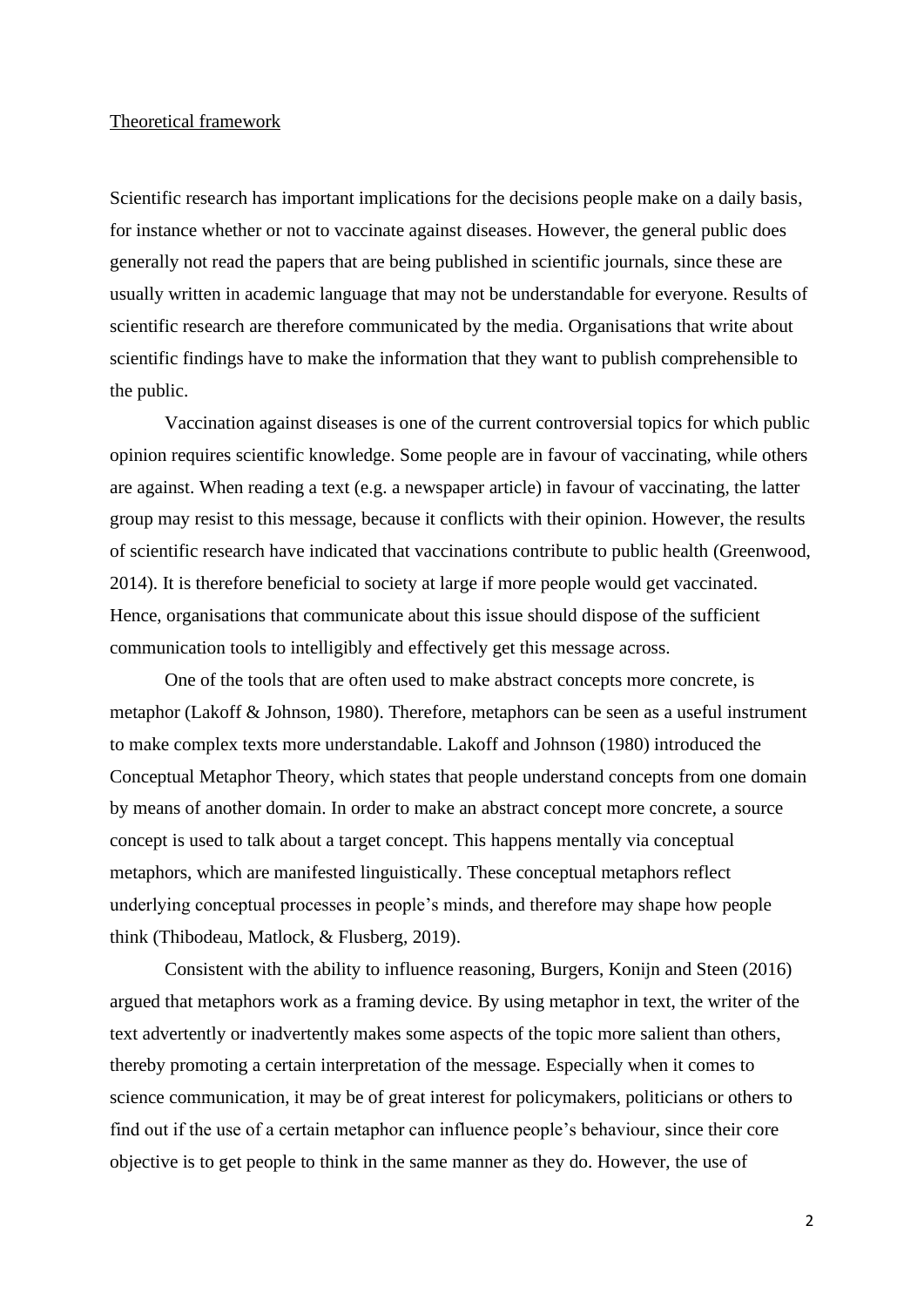metaphors may also backfire, causing people to resist to the message. The present study therefore aims to answer the following research question:

# *To what extent does metaphor use in communication about vaccination cause resistance?*

The effects of metaphor use on behavioural intentions have been studied extensively (Sopory & Dillard, 2002; Van Stee, 2018). Flusberg, Matlock and Thibodeau (2017) allow support for the idea that metaphors can influence people's attitudes towards a certain topic. In their view, there is a big gap between scientific findings and public opinion. The media play an important role in changing this public opinion, which is why Flusberg et al. (2017) tested the idea that framing techniques influence how people think and reason about societal issues. They conducted a study in which they examined the effect of the use of different metaphors in communications about climate change on people's attitude towards climate change (i.e. their urgency and risk perception, as well as their willingness to change behaviour). Besides, they manipulated the time frame of the message, being either in the near or in the distant future. Their findings suggest that the intensity of a certain metaphor frame (i.e. the *war* frame opposed to the *race* frame) leads people to feeling a greater sense of urgency and risk. In this example, the *war* frame is regarded as more intense than the *race* frame, because it involves a higher sense of risk. As such, it has a higher probability to capture the attention of readers as opposed to the *race* frame (Flusberg et al., 2017). This can be explained by the fact that the consequences of losing a war are much greater than those of losing a race. It should be noted, however, that these results only applied to talking about climate change in the short-term. The authors conclude that choosing the right metaphor can help to evoke the desired behaviour or to raise awareness about a specific issue.

Thibodeau & Boroditsky (2011, 2013) researched the idea that metaphors induce different lines of reasoning. They designed an experiment in which they presented participants with a text about crime to find out whether the use of certain metaphors can influence the way people think about crime. They designed two texts, the first one conceiving of crime as a *virus* that should be prevented by making people immune, the second one consisting of a *beast* metaphor, describing crime as a beast that should be trapped. The *virus* metaphor highlights the idea that crime can be solved by reforming people, whereas the *beast* metaphor incites the thought that crime should be solved by the enforcement of strict laws. They found that the use of a certain metaphor indeed causes people to propose the solution to crime that is in line with the metaphor used in the text. This finding can be very useful for individuals, organisations or institutions who want to design a text with the goal of changing people's behaviour.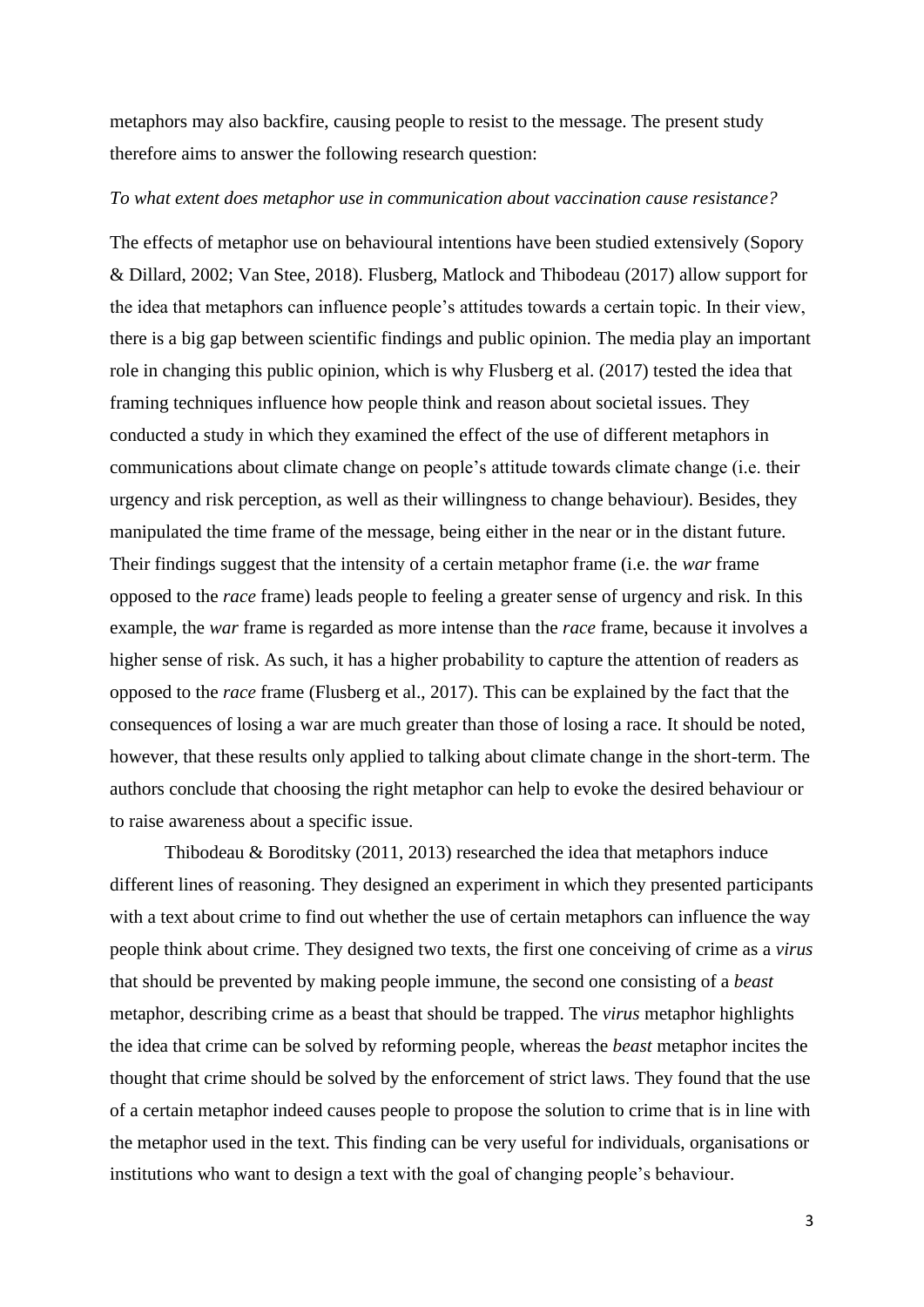However, the approach of Thibodeau and Boroditsky (2011, 2013) has been critiqued for various reasons (Steen, Reijnierse, & Burgers, 2014). Firstly, they have not used a nonmetaphorical control condition as a baseline. Without including a control condition, it cannot be determined whether the effect is due to the specific metaphor frame, or to a general framing effect. In addition, Steen et al. (2014) argue that the number and type of metaphors used in the texts may also be an indispensable variable to consider. They stated that the type of metaphors used by Thibodeau and Boroditsky (2011) were ambiguous and could be used in both the context of the *beast* frame and the *virus* frame. Moreover, Steen et al. (2014) posit that conventionality of the metaphor, which they define as whether the metaphorical meaning is present in the dictionary or not, should be included in the study, since this factor might interact with the effect of metaphorical framing, thereby influencing persuasion. The importance of this variable has indeed been proven by various scholars (Sopory & Dillard, 2002; Van Stee, 2018).

A domain in which metaphors are widely used, is the domain of health and illness. Given this widespread usage, researchers have studied that metaphors can influence the decisions we make about health-related issues. Scherer, Scherer, and Fagerlin (2015) showed participants texts in which the flu was either described literally (as a "virus that infects the body"), or metaphorically (as a "beast that preys on the body" or as a "riot that revolts against the body"). Their interest was finding out whether the use of a certain metaphor can possibly influence people's intention to get vaccinated. They found that describing the flu metaphorically increases the intention of people to get a vaccination.

One factor that Scherer et al. (2015) did not consider, is familiarity of the disease. The texts they used in their study were limited to the flu. It could however be argued that the familiarity of a disease influences the effect of metaphor use on vaccination intentions. As stated by Sopory and Dillard (2002), people who are more knowledgeable about the target domain will be more persuaded by the metaphor than people who are less informed about the subject. This would mean, in the context of vaccinations, that people who read a text about a commonly known disease like the flu, will be more persuaded by the metaphor and therefore more willing to get a vaccination, than if a metaphor is used in a text about a relatively unknown disease.

Hence, scholars to date agree on the effectiveness of metaphor use in science communication, arguing that the use of a certain metaphor strongly affects people's attitude towards that topic. However, a subject that has been left aside is whether metaphors can cause the reader to resist the message.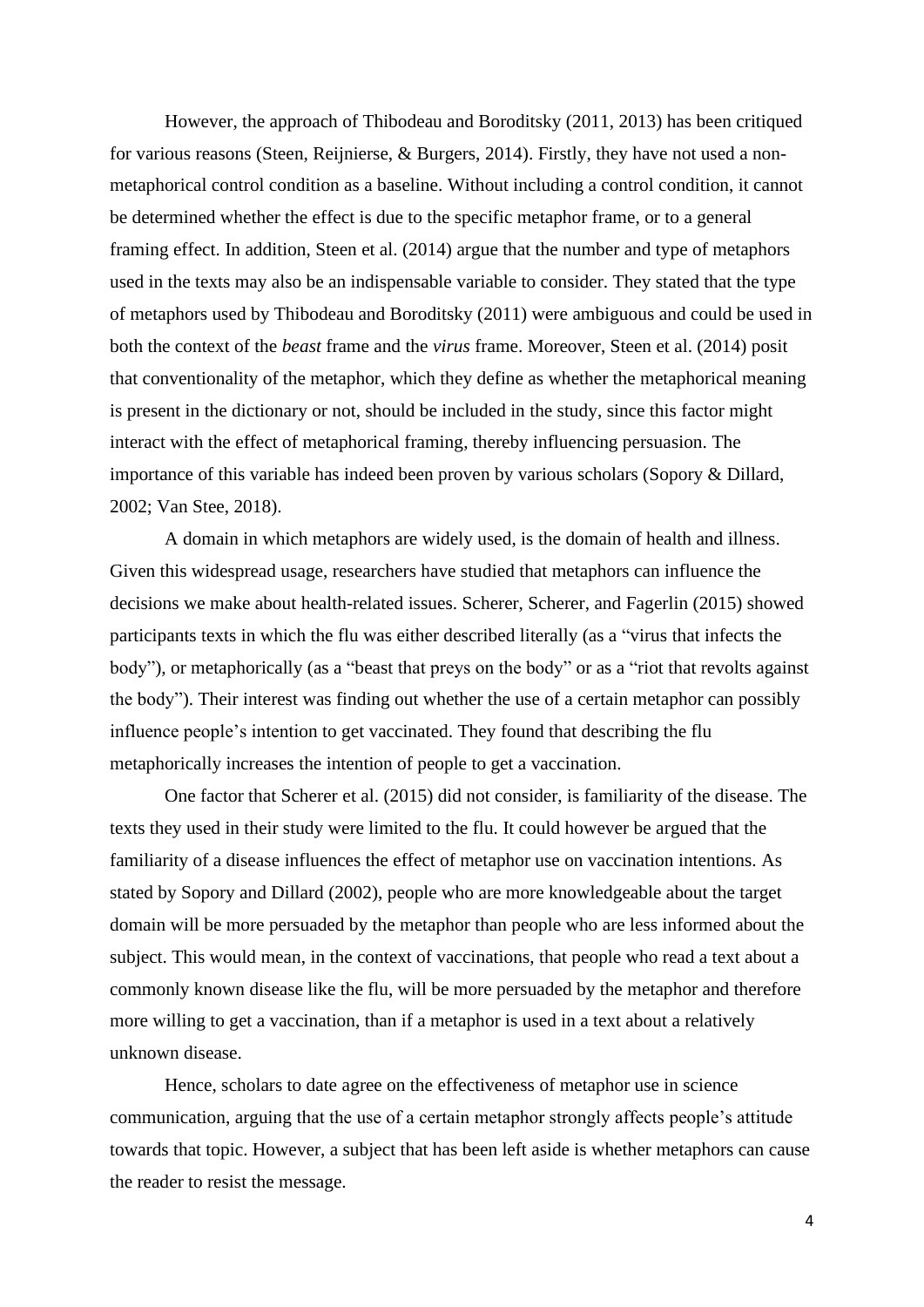This notion of resistance has been extensively addressed in the advertising literature. It is known from advertising studies that recipients of a certain message have several strategies at their disposal for resisting attitude change: counterarguing, attitude bolstering, message distortion, social validation, source derogation, negative affect, and selective exposure (Zuwerink Jacks & Cameron, 2003). This approach to resistance, which is called the cognitive response approach, focusses on an individual's idiosyncratic reactions to a specific message. These reactions determine whether the message is accepted or rejected. The acceptance of the message will result in persuasion, whereas rejection of the message will result in resistance. Counterarguing is one of the most used strategies and involves directly refuting message arguments. It was also found to be one of the most effective resistance strategies (Zuwerink Jacks & Cameron, 2003). Next to counterarguing, attitude bolstering was shown to be frequently used (Zuwerink Jacks & Cameron, 2003). Attitude bolstering is the opposite of counterarguing and involves supporting the message by generating thoughts that are consistent with and supportive of one's original attitude without directly refuting message arguments. Considering that these strategies are often used to resist advertisements, they might also be used to resist metaphors.

Whereas the literature on resistance to advertisements is extensive, the phenomenon of resistance to metaphors has hardly been studied to date. To present a summary of all research done on the subject of persuasive power of metaphors, Sopory and Dillard (2002) conducted a meta-analysis in which they tried to identify the persuasive effects of metaphors as compared to literal language. Building on the processes that underly the understanding of a metaphor, the authors identified six perspectives on metaphor and persuasion. Their data provide strong support for one of these theories in particular, which is the superior organization perspective. This viewpoint holds that metaphors enhance the structuring and organisation of the message arguments superior to literal language. This increased organisation of the message content leads to an improved comprehension of the arguments in the message. Enhanced comprehension should again lead to higher persuasion. Therefore, it can be predicted that texts without a metaphor cause more resistance than texts containing a metaphor.

In general, Sopory and Dillard (2002) have concluded that metaphors indeed have a greater persuasive power as compared to literal language. Although the other perspectives were not proven false, they found proof that the superior organization theory best explains this result. Superior organization theory encompasses that the use of only a single metaphor instead of multiple metaphors in a text allows for the best organization of message elements, thus being more persuasive. Moreover, superior organization theory implies that a metaphor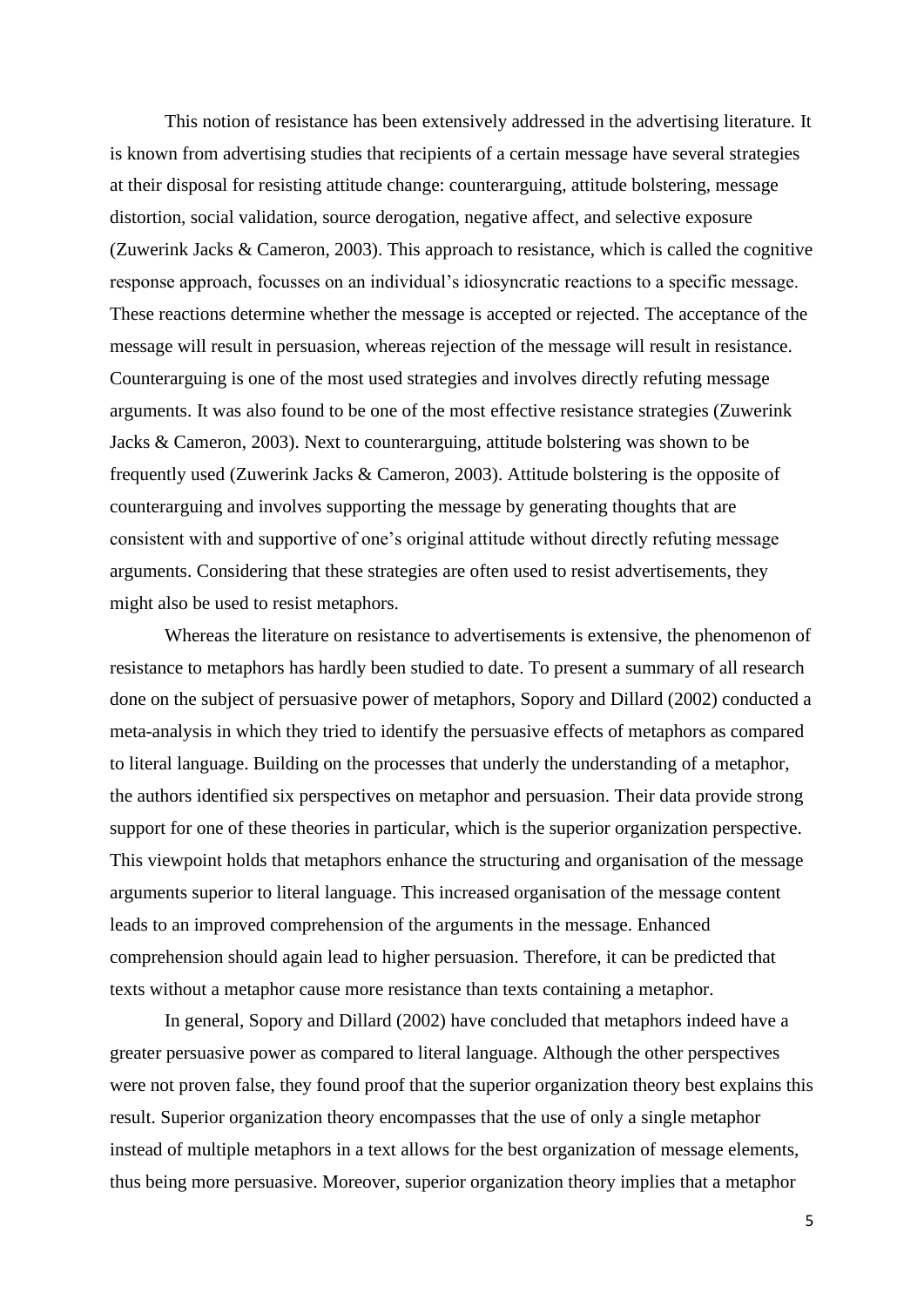can best be placed in the beginning of a text to increase persuasion. Finally, the perspective holds that metaphors are more persuasive when used to describe familiar concepts than when used in texts about relatively unknown topics. These aspects should therefore be taken into account when designing a text aimed at persuading the audience.

An updated meta-analysis has been conducted by Van Stee (2018). This recent metaanalysis has included multiple dependent variables measuring behavioural intention and behaviour, in contrast to Sopory and Dillard (2002), who only measured attitude. In line with the earlier meta-analysis, Van Stee (2018) found that metaphors with high familiarity targets were more persuasive than with low familiarity targets, supporting the superior organization hypothesis. In light of this perspective, it can be argued that a high familiarity metaphor allows for better incorporation of information between the target and source domain of the metaphor, which increases the amount of semantic linkages compared to literal language and thereby reinforces the comprehension and persuasiveness of the message. Therefore, the following hypothesis was formulated:

*1. When metaphors are used in the context of unknown diseases, resistance will be higher than in the context of well-known diseases.* 

In addition, conventionality of the metaphor has been found to impact metaphor comprehension, thereby possibly influencing the effect of metaphor use. According to Thibodeau and Durgin (2011), novel metaphors require more cognitive effort from the recipient than conventional metaphors. Conventional metaphors are therefore processed faster than novel metaphors (Bowdle & Gentner, 2005). Sopory and Dillard (2002) found evidence for the hypothesis that novel metaphors are more persuasive than conventional metaphors, since they require more cognitive effort, consequently requiring the reader to process the message multiple times. This repetition of the message enhances persuasion. Therefore, the following hypothesis will be tested:

*2. Resistance will be higher when a conventional metaphor is used to describe a disease than when a novel metaphor or no metaphor is used.*

The existent literature has covered the influence on persuasiveness of both conventionality of metaphors and familiarity of the target (Sopory & Dillard, 2002), but the effect of these factors combined has not been studied to date. Since the literature does not allow a prediction of the direction of the interaction effect of familiarity of the disease and type of metaphor on resistance to the use of metaphor, the following research question has been formulated: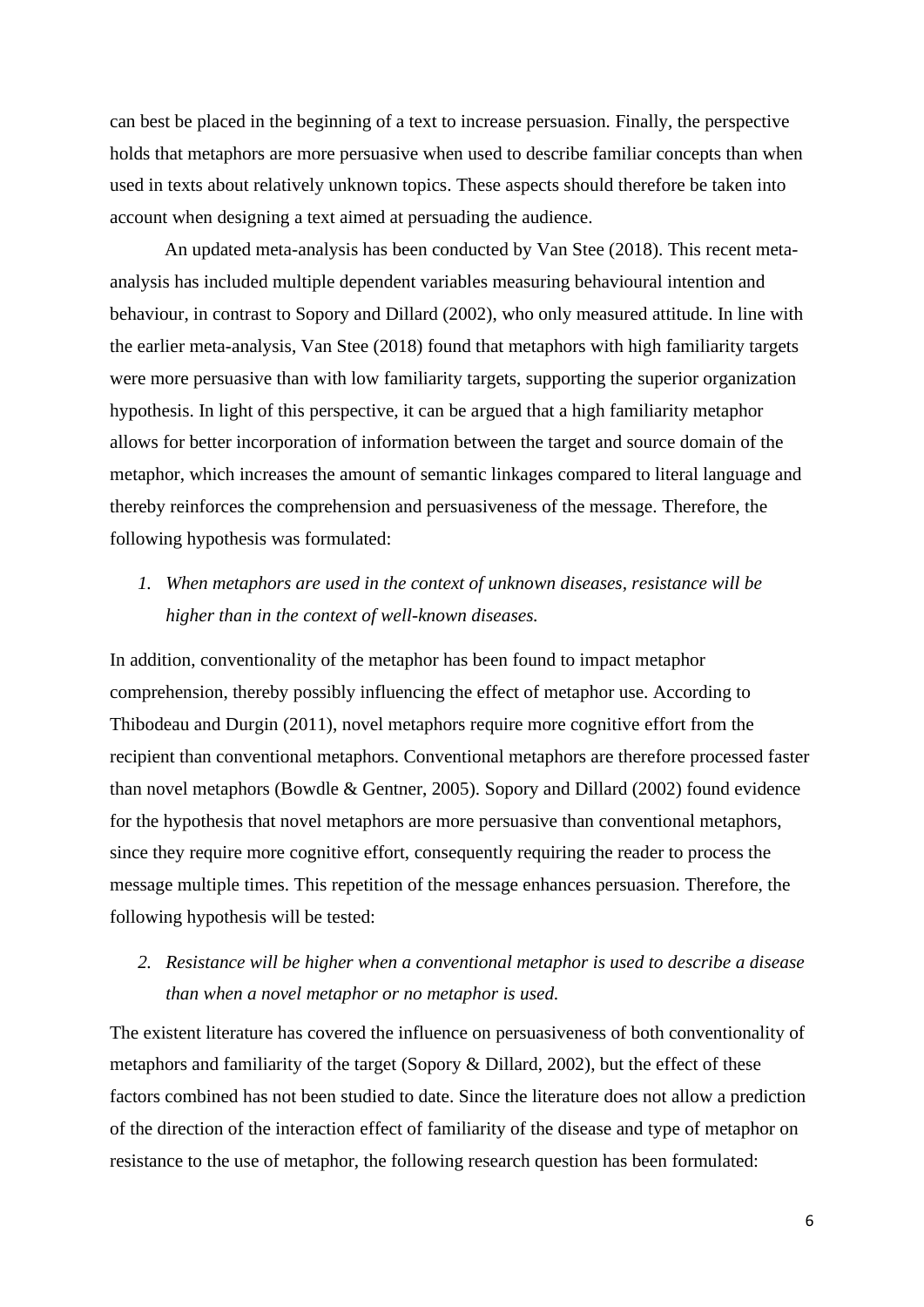*3. To what extent is there an interaction effect between familiarity of the disease and type of metaphor on resistance to communication about vaccinations for diseases?*

The present study aims to contribute to the relatively untouched subject of resistance to metaphors, drawing on the cognitive response approach. More specifically, this will be studied in the context of texts about vaccinating against diseases.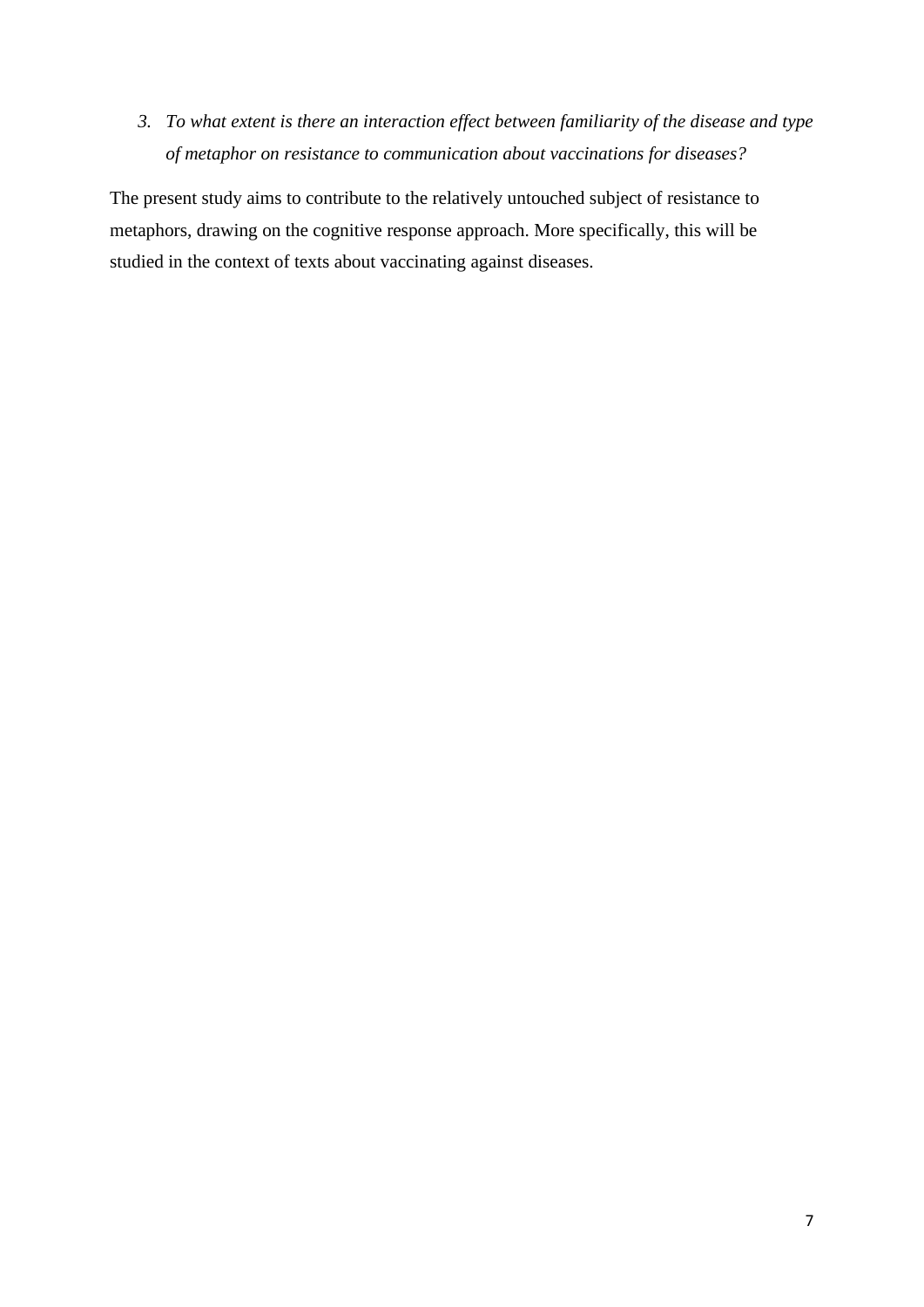#### Methodology

# **Materials**

To investigate the hypotheses and research question, an experiment was conducted. The study consisted of two independent variables. The first independent variable was type of metaphor, which is a nominal variable. This variable has three levels: beast, weed, or virus. The metaphors were derived from the study of Scherer et al. (2015). Prior to the main experiment, a pre-test was run to ensure that the beast metaphor differed significantly from the weed metaphor in terms of familiarity. The pre-test was run in Dutch, since the study was conducted in the Netherlands. Following the procedure of Jones and Estes (2011), participants were asked to rate the familiarity of the metaphor ("a virus is a beast that preys on the body" and "a virus is a weed that spreads quickly through the body") on a 7-point Likert scale  $(1=$ extremely familiar, 7 = not familiar at all). 20 participants started the questionnaire, of which 19 finished it, since one person did not meet the criterion of having Dutch as a mother tongue. 58% of the participants were female. The age of the participants ranged from 17 to 53 (*M* = 31.16, *SD* = 14.32). The educational level of participants ranged from secondary school to university, with secondary school being the most frequently completed educational level (40%). A paired samples t-test showed a significant difference in familiarity between the beast and weed metaphor ( $t$  (18) = 3.34, p = .004). The weed metaphor ( $M = 4.68$ ,  $SD = 1.97$ ) was shown to be more familiar than the beast metaphor ( $M = 6.16$ ,  $SD = 1.17$ ). Based on these findings, the weed metaphor was used as the conventional metaphor in the main experiment, whereas the beast metaphor was used as the novel metaphor.

The second independent variable was familiarity of the disease, and has two levels, unknown disease (tick-borne encephalitis) or well-known disease (the flu). This is a nominal variable. In choosing a relatively unknown disease, it was ensured that the disease can be caught in the Netherlands and that there exists a vaccine to prevent it.

Concerning the main experiment, participants read a short text about the prevalence of either the flu or tick-borne encephalitis and a call to vaccinate themselves against it. The flu is a commonly known disease, whereas tick-borne encephalitis is much less known. Influenza is a contagious respiratory illness that spreads through tiny droplets in the air and that is commonly known as "the flu". The flu can cause mild to severe illness. Furthermore, seasonal incidence of the flu affects a large amount of people each year. Tick-borne encephalitis is an inflammation of the brain that is caused by the tick-borne encephalitis virus (TBE). Infected ticks transmit the disease to other animals and sometimes to humans. It occurs in some parts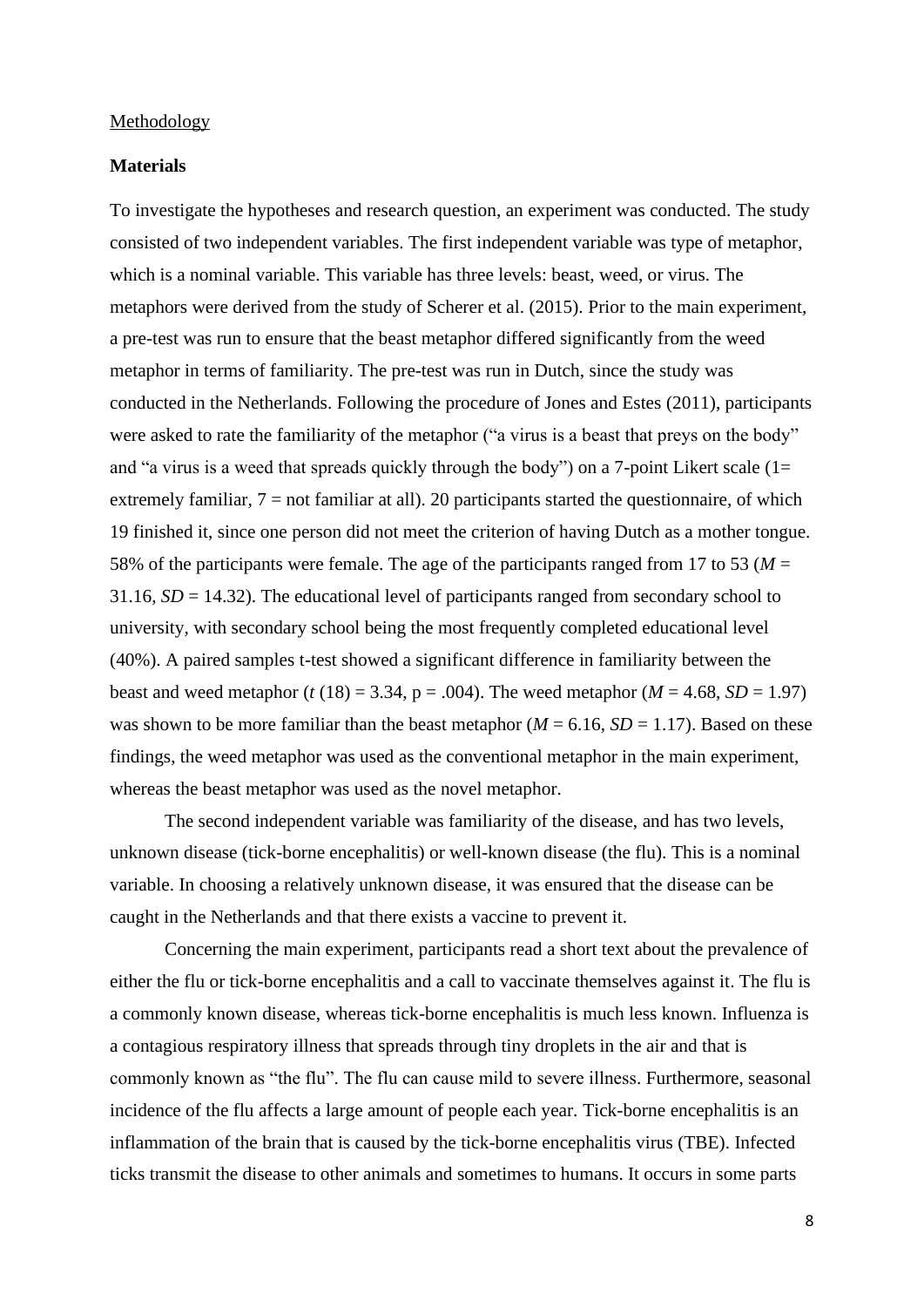of Europe, Russia, and Central Asia. In the Netherlands, the virus has been found in some ticks in two national parks, but in the last few years, approximately one patient per year was found suffering from this disease (RIVM, 2020).

In the text, the disease was either described literally (a virus that affects the body) or metaphorically (a beast that preys on the body or a weed that spreads quickly through the body). In total, six texts were manipulated. These descriptions were based on the descriptions used by Scherer et al. (2015) but were adapted and translated into Dutch, since the study was conducted in the Netherlands. The stimulus texts can be found in Appendix A.

#### **Subjects**

261 participants started the questionnaire of the main experiment, of which 197 finished it. Participants who did not give their informed consent, were less than 16 years old or who were no native speakers of the Dutch language were excluded. Moreover, the three upper outliers in terms of duration were excluded, after which the mean duration time was calculated. Participants who took more than 2 standard deviations from this calculated mean time it took to complete the survey, were excluded. This yielded a total of 187 valid participants. 68% of the participants were female. The age of the participants ranged from 16 to 79 (*M* = 25.52, *SD*  $= 10.92$ ). The educational level of participants ranged from primary school to university, with secondary school being the most frequently completed educational level (46.5%). Table 1 presents the demographics of the participants in the current study.

| Characteristic               | $n$ (%)   |
|------------------------------|-----------|
|                              |           |
| Gender                       |           |
| Male                         | 60 (32%)  |
| Female                       | 127 (68%) |
| Completed level of education |           |
| Primary school               | 5(3%)     |
| Secondary school             | 87 (47%)  |
| <b>MBO</b>                   | 11(6%)    |
| <b>HBO</b>                   | 27 (14%)  |
| <b>WO</b>                    | 57 (30%)  |

Table 1. Demographics of the participants

*Note.* Total valid  $N = 187$ . Participants were on average 25.52 years old (*SD* = 10.92).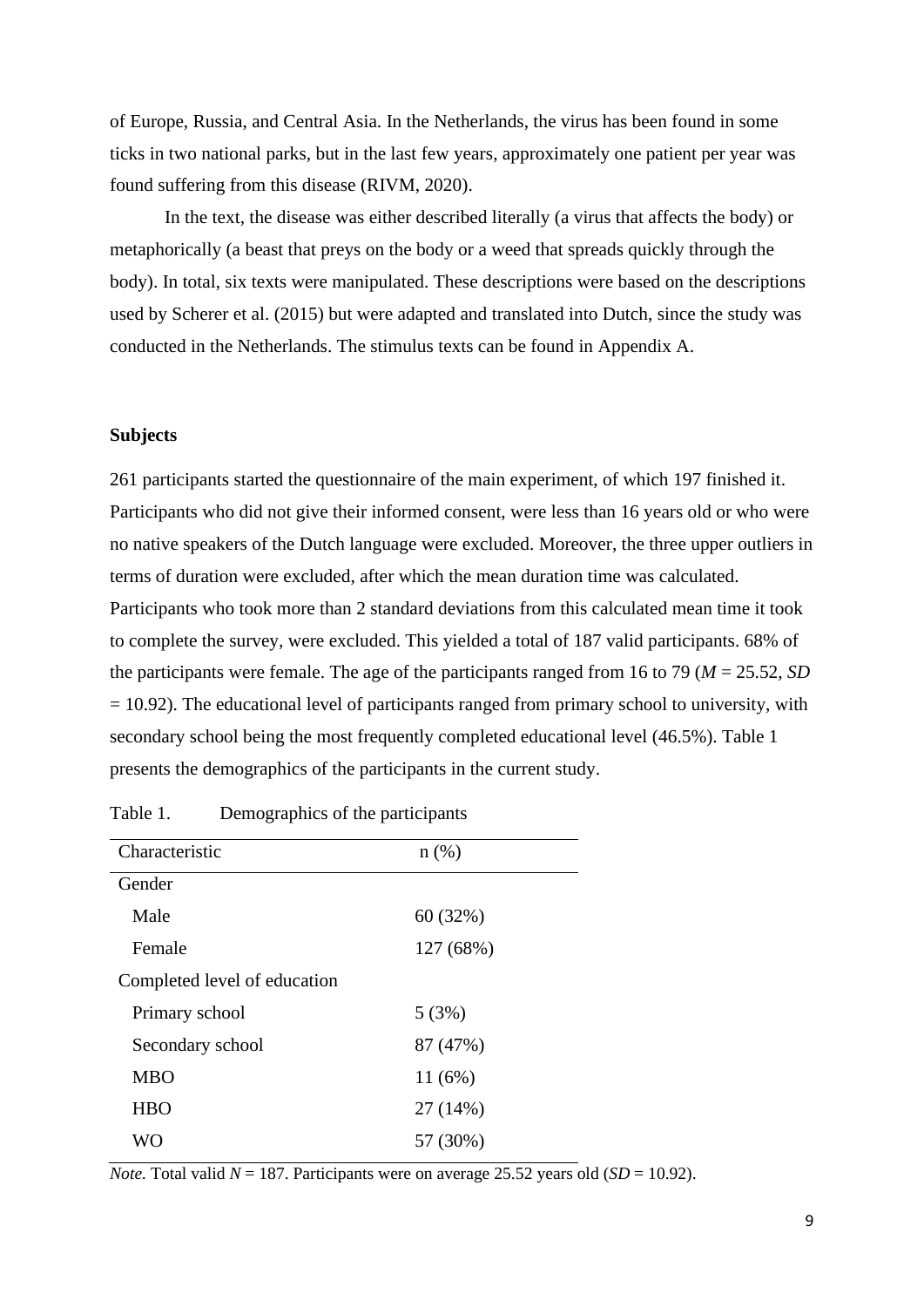It was verified that participants were distributed evenly across the six conditions. A one-way univariate analysis of variance showed that participants were distributed evenly across the six conditions regarding their age ( $F(5) = 1.25$ ,  $p = .288$ ). Additionally, a Chi-square test showed that the distribution of men and women was approximately even across the six conditions.  $(\chi^2)$  $(5) = 7.21$ ,  $p = .205$ ). Furthermore, the distribution of the educational level of participants across the conditions was assessed. Given the low amount of diversity in educational levels of the participants, the first three educational levels (primary school, secondary school and MBO) were merged into one category (low-educated) and the last two educational levels (HBO and WO) were merged into another category (high-educated). A Chi-square test indicated that participants were distributed approximately evenly across the six conditions regarding their level of education ( $\chi^2$  (5) = 1.55, *p* = .907).

#### **Design**

In total, there were six experimental conditions. Participants were randomly assigned to a condition in a 3 (beast vs weed vs no metaphor) x 2 (flu vs tick-borne encephalitis) betweensubjects experimental design.

#### **Instrumentation**

The dependent variable was cognitive response, which is an ordinal variable. The variable was measured adapting the motivated resistance to persuasion (MRP) scale used by Nisbet, Cooper and Garrett (2015). MRP refers to a person's motivation to oppose, or resist, perceived efforts to change existing attitudes. The conceptualization of MRP consists of two different experiences: (1) counterarguing, which involves generating thoughts that directly oppose to a message's persuasiveness and credibility, and (2) reactance, which comprises an oppositional response that occurs when a message is perceived to be threatening. MRP was assessed using the eleven items from the study by Nisbet et al. (2015). The items were measured using a 7-point Likert scale  $(1 =$  strongly disagree,  $7 =$  strongly agree). Items 1, 3 and 5 were reverse-coded. The reliability of 'motivated resistance to persuasion' comprising 11 items was good:  $\alpha$  = .83. Consequently, the mean of all eleven items was used to calculate a compound variable 'motivated resistance to persuasion', which was used in further analyses. The scale, which was translated into Dutch, can be found in Appendix B.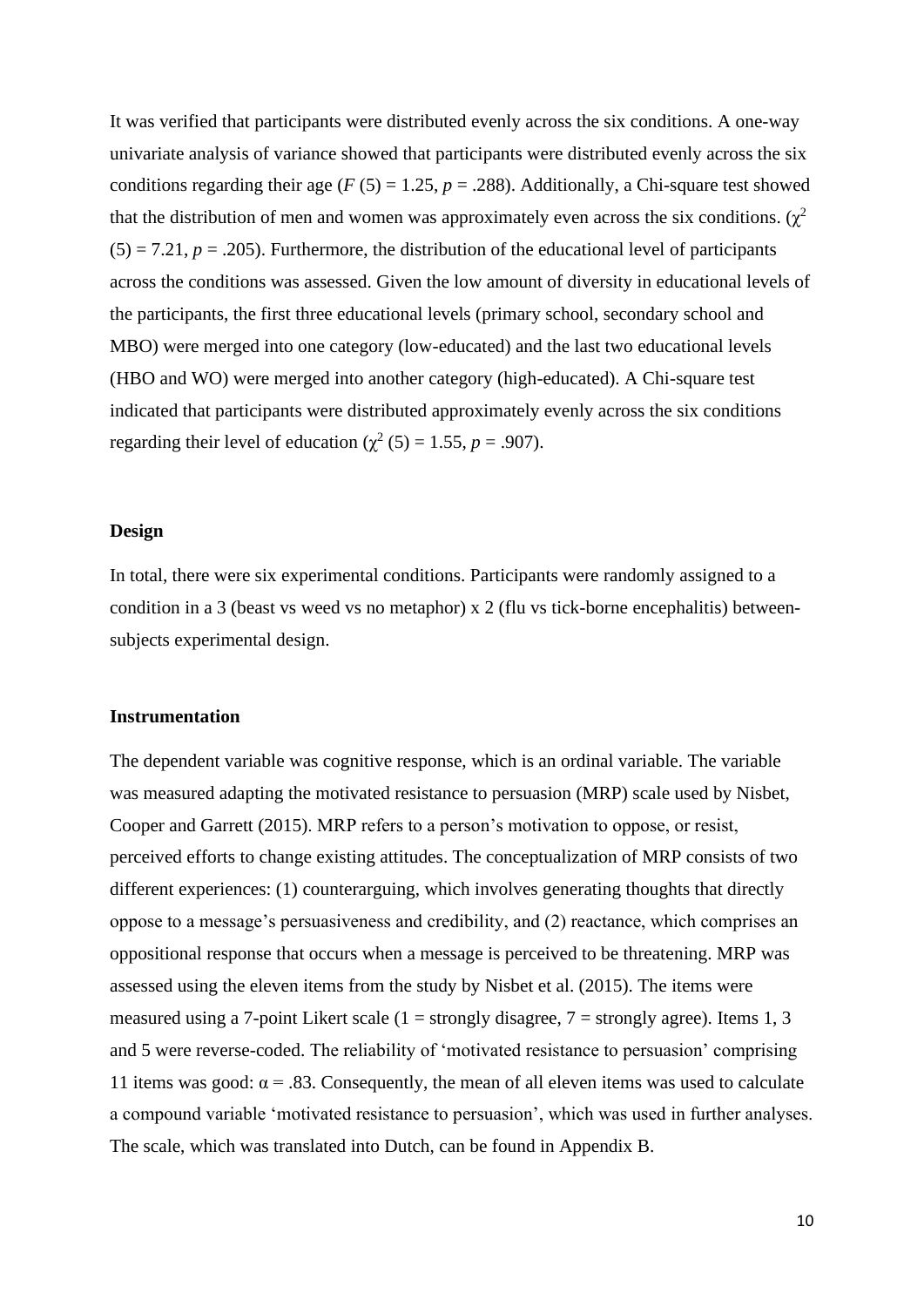#### **Procedure**

The study was conducted in the Netherlands and presented online using Qualtrics software. Participants were asked via social media to fill out the questionnaire (e.g. WhatsApp, Facebook). In order to participate, they had to open a link. When participants opened the link, they were first directed to an opening page, stating the goal of the research and asking for informed consent. Naturally, the actual goal was not revealed. Instead, participants were told that the research was about health communication. Besides, an estimation of the duration of the questionnaire, which was 5 to 10 minutes, was given, as well as an email address which participants could contact in case of questions or remarks.

Before reading the text, participants were asked whether they were native speakers of Dutch, since this was a criterion to participate in the study. Next, some demographic questions asking for age, gender and level of education were presented. After reading the text, participants were asked to respond to several questions that measured their motivated resistance to persuasion. Finally, some control questions were asked to determine whether they identified the metaphor in the text or not, and if so, what metaphor they read. After the questionnaire, participants were debriefed and thanked for their participation. On average, participants took 4 minutes and 3 seconds to complete the survey ( $M = 243.48$  seconds,  $SD =$ 98.41). Moreover, a one-way univariate ANOVA indicated that the mean completion time did not differ significantly across the six conditions  $(F (5, 181) < 1, p = .431)$ .

#### **Statistical treatment**

The 25<sup>th</sup> edition of IBM SPSS Statistics software was used to conduct the statistical analyses. A paired samples t-test was used to check which of the two metaphors was more familiar based on the pre-test. Chi-square tests were performed to verify that participants were distributed evenly across the six experimental conditions regarding their gender and level of education. A one-way univariate analysis of variance was used to verify an even distribution of participants' age across the six conditions, as well as to ensure that the completion time did not differ across the conditions. Moreover, Cronbach's alpha was calculated to ensure the reliability of the items of the questionnaire measuring motivated resistance to persuasion. To test both the two hypotheses and the research question, a two-way univariate analysis of variance test was used. This test determined whether there was a main effect of familiarity of disease on resistance, whether there was a main effect of type of metaphor on resistance, and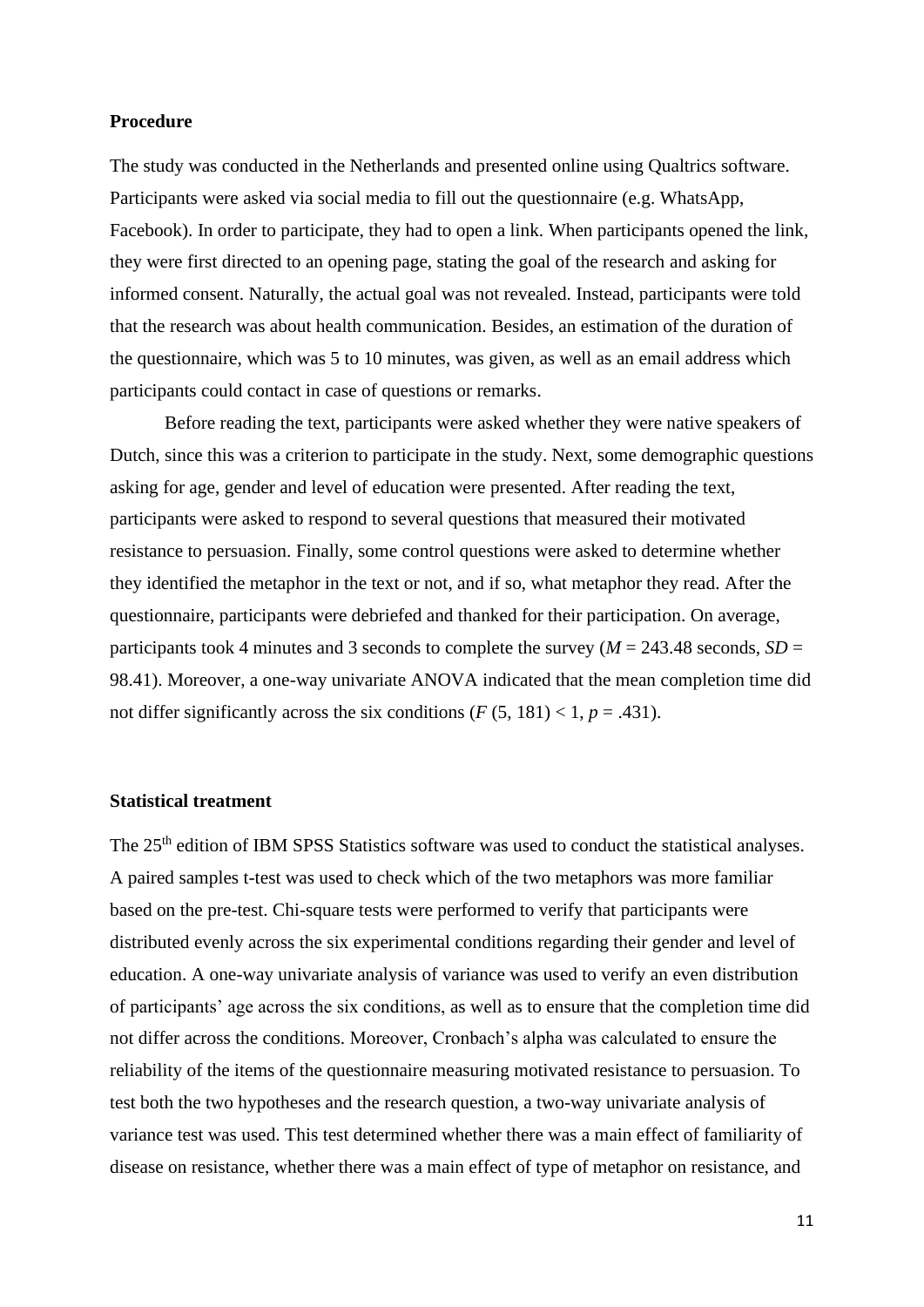whether there was an interaction effect between familiarity of the disease and type of metaphor used on resistance. Furthermore, three separate one-way univariate analyses of variance were performed to explore this interaction effect.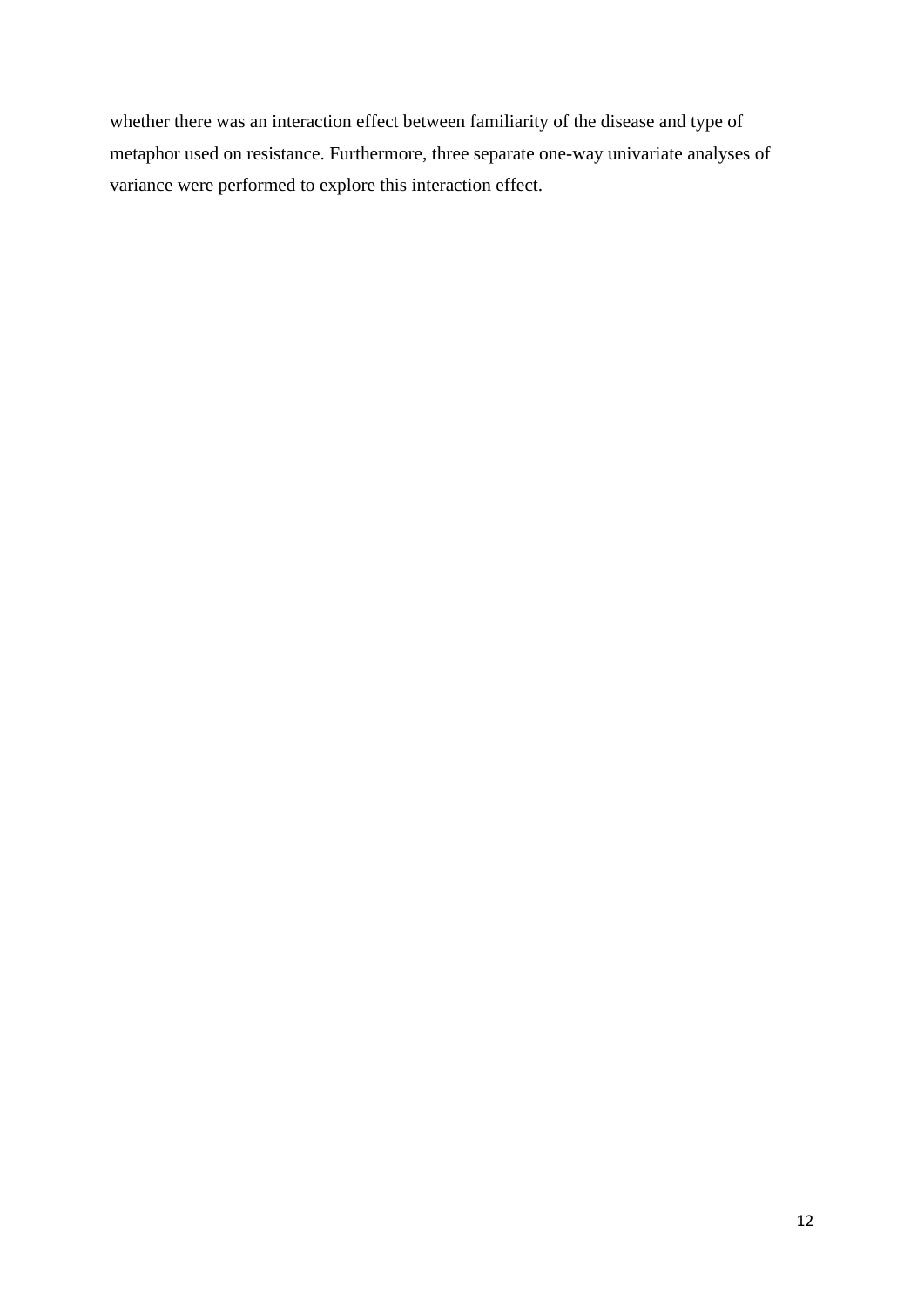#### Results

This study aimed to find out to what extent people resist to metaphor use in communicating about vaccination against diseases*.* Firstly, the answers to the control questions were evaluated. The first control question asked the participants whether they saw a metaphor in the text or not. The answers to this question were coded as to whether they were correct or incorrect. The number of correct and incorrect answers can be found in table 2. It can be concluded that participants more easily identified the presence of a metaphor in the texts about the flu than in the texts about TBE. Moreover, participants more often responded correctly when they read a text with the weed metaphor than when they read a text with the beast metaphor.

Table 2. Frequencies and percentages (between brackets) of correct and incorrect answers to the first control question in function of type of metaphor and familiarity of disease (flu = familiar,  $TBE = \text{unfamiliar}$ )

|           | No metaphor |            | Beast metaphor |            | Weed metaphor |          |
|-----------|-------------|------------|----------------|------------|---------------|----------|
|           | Flu         | <b>TBE</b> | Flu            | <b>TBE</b> | Flu           | TBE      |
|           | $n = 31$    | $n = 34$   | $n = 29$       | $n = 32$   | $n = 30$      | $n = 31$ |
|           | $n$ (%)     | $n$ (%)    | $n$ (%)        | $n$ (%)    | $n$ (%)       | $n(\%)$  |
| Correct   | 27 (87%)    | 27 (79%)   | 24 (83%)       | 7(22%)     | 22 (73%)      | 13 (42%) |
| Incorrect | 4(13%)      | 7(21%)     | 5(17%)         | 25 (78%)   | 8(27%)        | 18 (58%) |

Subsequently, the second control question was coded, which was an open question asking the participants to indicate what metaphor they saw in the text. This question was only answered by participants who answered 'yes' to the first control question (i.e. participants who saw a metaphor in the text). The answers were coded as follows: correct, incorrect, forgot/does not know, and misunderstood. Remarkably, participants often answered 'zwijnenstal' to the second control question. This was an example of a metaphor given in the first control question to illustrate the meaning of metaphor and was therefore coded as 'misunderstood'. The frequencies of the different types of answers given to this question are presented in table 3. From this, it can be inferred that participants more often correctly identified the metaphor in the flu condition than in the TBE condition. In addition, the weed metaphor was more often correctly identified than the beast metaphor.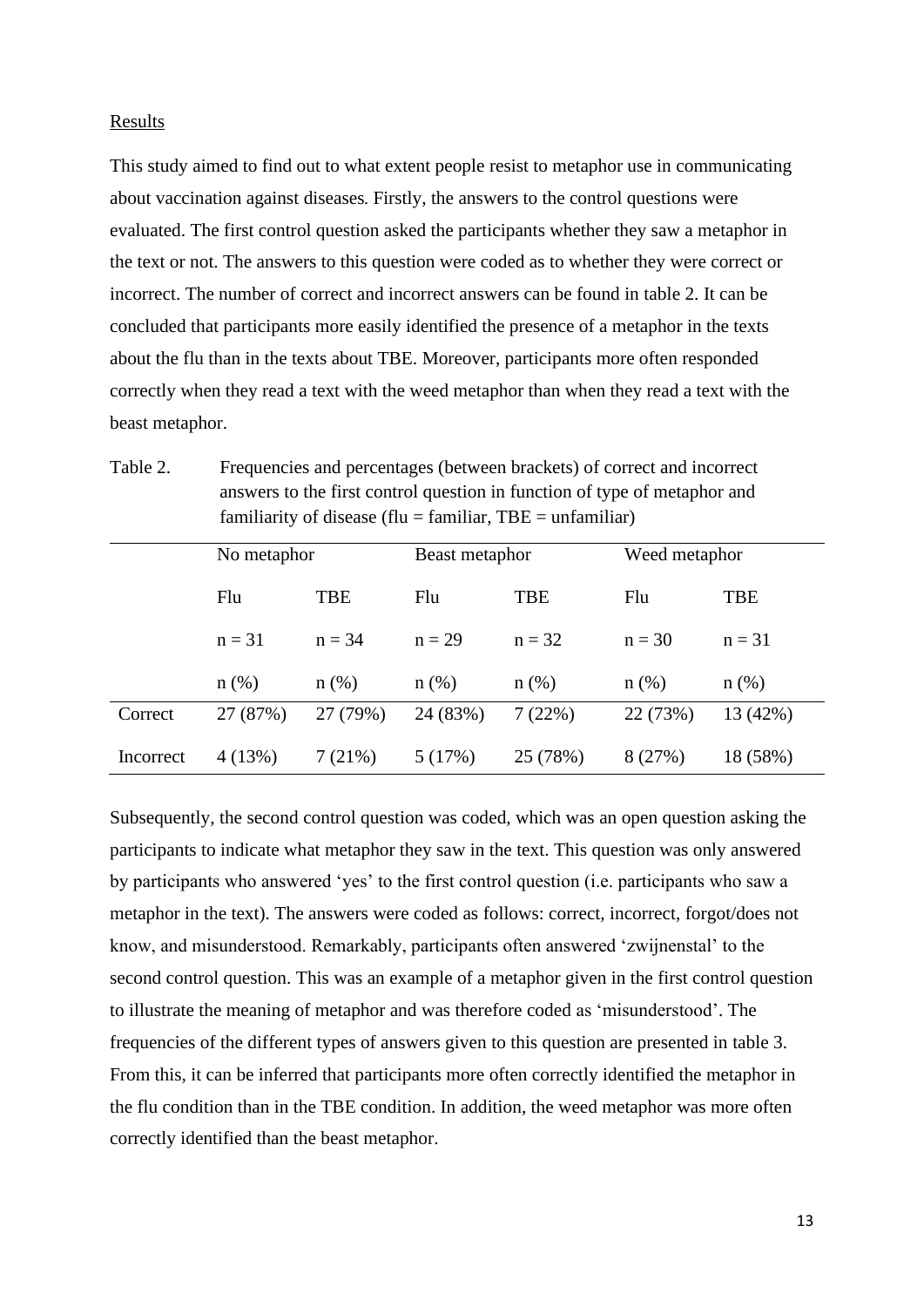Table 3. Frequencies and percentages (between brackets) of answers to the second control question in function of type of metaphor and familiarity of disease (flu  $=$  familiar, TBE  $=$  unfamiliar)

|                         | No metaphor |            | Beast metaphor |            | Weed metaphor |            |
|-------------------------|-------------|------------|----------------|------------|---------------|------------|
|                         |             |            |                |            |               |            |
|                         | Flu         | <b>TBE</b> | Flu            | <b>TBE</b> | Flu           | <b>TBE</b> |
|                         | $n = 4$     | $n = 7$    | $n = 23$       | $n = 7$    | $n = 22$      | $n = 12$   |
|                         | $n$ (%)     | $n$ (%)    | $n$ (%)        | $n$ (%)    | $n$ (%)       | $n$ (%)    |
| Correct                 |             |            | 17 (74%)       | 2(29%)     | 17 (77%)      | $6(50\%)$  |
| Incorrect               |             | 4(57%)     | $1(4\%)$       | $1(14\%)$  | 1(5%)         | 2(17%)     |
| Forgot/does not<br>know |             | 3(43%)     | 3(13%)         |            |               |            |
| Misunderstood           | $4(100\%)$  |            | $2(9\%)$       | 4(57%)     | 4(18%)        | 4(33%)     |

A two-way univariate analysis of variance with familiarity of disease and type of metaphor as factors showed no significant main effect of familiarity of disease on motivated resistance of persuasion  $(F(1, 181) < 1, p = .642)$ . The results of this analysis can be found in table 4. Type of metaphor was not found to have a significant main effect on motivated resistance to persuasion either  $(F (2, 181) = 2.75, p = .067)$ . Table 5 presents the results of this analysis. The interaction effect between familiarity of the disease and type of metaphor was statistically significant ( $F(2, 181) = 4.42$ ,  $p = .013$ ). The difference between the motivated resistance to persuasion was found among subjects who read a text without a metaphor  $(F(1, 63) = 5.31, p$  $= .024$ ). Motivated resistance to persuasion was greater in the TBE condition ( $M = 4.83$ ,  $SD =$ .74) than in the flu condition ( $M = 4.33$ ,  $SD = .99$ ). Further, the difference in motivated resistance to persuasion was also found among subjects who read a text with the weed metaphor  $(F (1, 59) = 4.06, p = .049)$ . Participants who were assigned to the flu condition displayed higher motivated resistance to persuasion ( $M = 5.11$ ,  $SD = .81$ ) than participants assigned to the TBE condition ( $M = 4.63$ ,  $SD = 1.03$ ). No significant difference in motivated resistance to persuasion was found among participants who were assigned to the beast condition  $(F(1, 59) < 1, p = .441)$ . Table 6 presents the results of the three one-way univariate analyses of variance.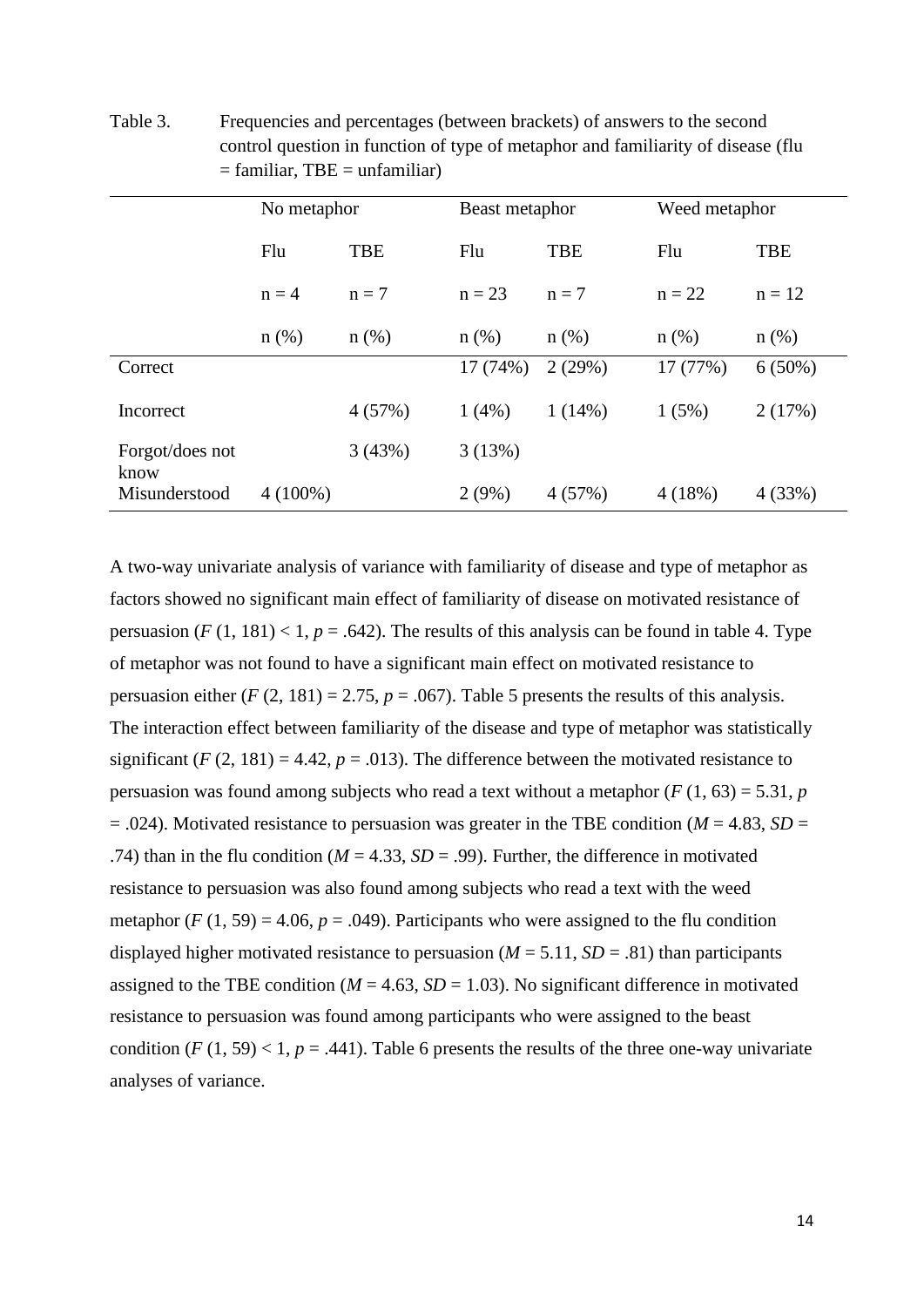| persuasion (MRP) in function of familiarity of the disease (flu $=$ familiar, TBE<br>$=$ unfamiliar) (1 = low resistance, 7 = high resistance) |            |  |
|------------------------------------------------------------------------------------------------------------------------------------------------|------------|--|
| Flu                                                                                                                                            | <b>TBE</b> |  |
| M(SD)                                                                                                                                          | M(SD)      |  |

Table 4. Means and standard deviations (between brackets) for motivated resistance to

|                                    | $n = 90$  | $n = 97$  |
|------------------------------------|-----------|-----------|
| Motivated resistance to persuasion | 4.67(.98) | 4.61(.97) |

Table 5. Means and standard deviations (between brackets) for motivated resistance to persuasion (MRP) in function of type of metaphor  $(1 = low resistance,$  $7 =$ high resistance)

|                                    | No metaphor | Beast metaphor | Weed metaphor |
|------------------------------------|-------------|----------------|---------------|
|                                    | M(SD)       | M(SD)          | M(SD)         |
|                                    | $n = 65$    | $n = 61$       | $n = 61$      |
| Motivated resistance to persuasion | 4.59(.89)   | 4.47(1.06)     | 4.86(.95)     |

Table 6. Means and standard deviations (between brackets) for motivated resistance to persuasion (MRP) in function of type of metaphor and familiarity of disease  $(f\text{lu} = \text{familiar}, \text{TBE} = \text{unfamiliar}) (1 = \text{low resistance}, 7 = \text{high resistance})$ 

|                                          | No metaphor  |              | Beast metaphor |                           | Weed metaphor |               |
|------------------------------------------|--------------|--------------|----------------|---------------------------|---------------|---------------|
|                                          | Flu          | <b>TBE</b>   | Flu            | <b>TBE</b>                | Flu           | <b>TBE</b>    |
|                                          | $n = 31$     | $n = 34$     | $n = 29$       | $n = 32$                  | $n = 30$      | $n = 31$      |
|                                          | M(SD)        | M(SD)        | M(SD)          | M(SD)                     | M(SD)         | M(SD)         |
| Motivated<br>resistance to<br>persuasion | $4.33(.99)*$ | $4.83(.74)*$ |                | $4.58(1.00)$ $4.37(1.11)$ | $5.11(.81)$ * | $4.63(1.03)*$ |
| * $p < .050$                             |              |              |                |                           |               |               |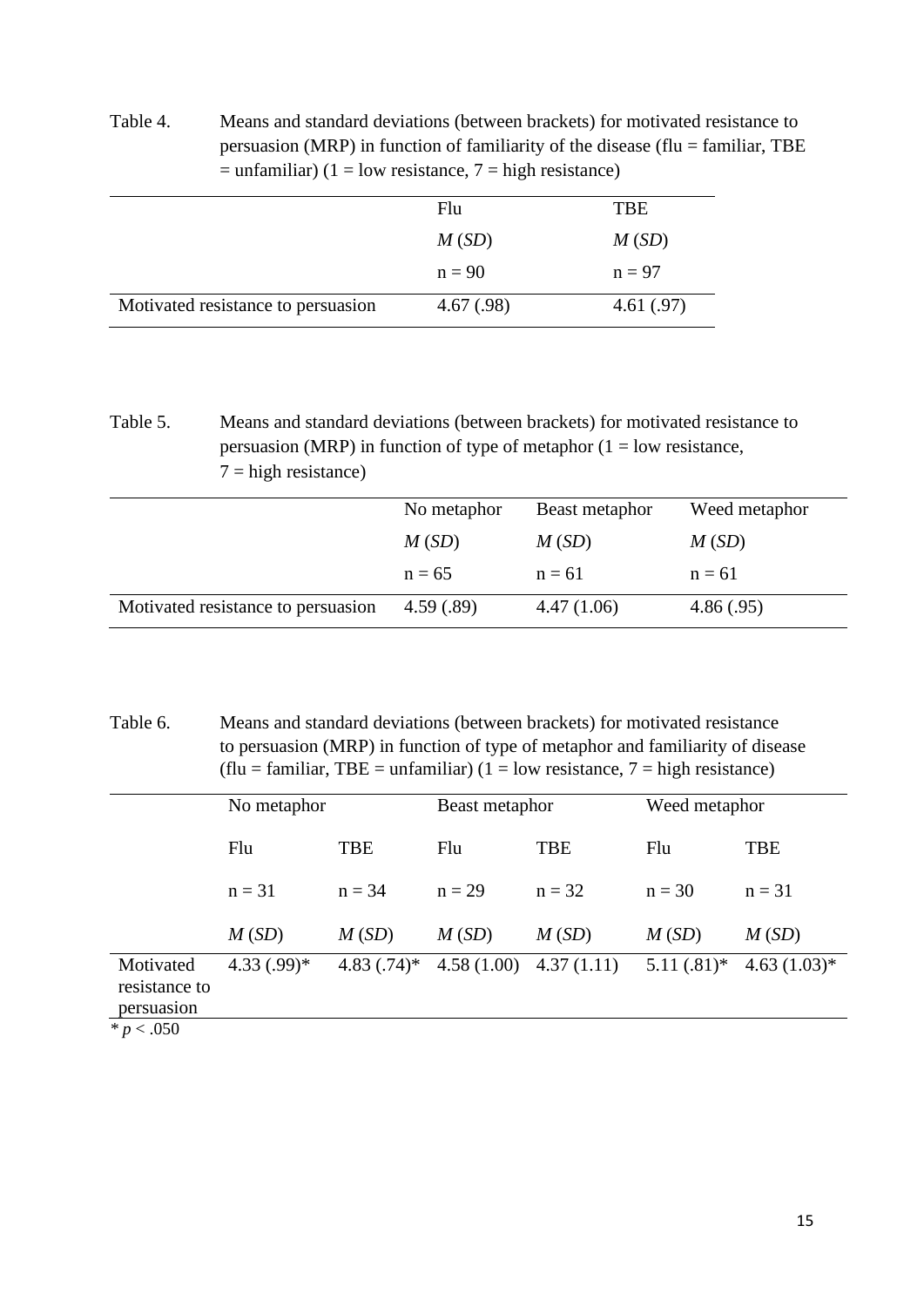#### Conclusion

Considering the results of the statistical analyses, the hypotheses and research questions will be discussed. The first hypothesis was that resistance will be higher towards the use of metaphors in the context of unknown diseases than in the context of well-known diseases. This study used the flu as a well-known disease and tick-borne encephalitis as an unknown disease. The results do not support this hypothesis. Hence, the first hypothesis is rejected.

Furthermore, the second hypotheses stated that more resistance will be displayed when a conventional metaphor is used than when a novel or no metaphor is used to describe a disease. The findings do not affirm this hypothesis, which is why the second hypothesis is rejected.

The research question that was posed, namely to what extent there would be an interaction effect between familiarity of the disease and the type of metaphor on resistance to communication about diseases, can be answered as follows. There was an interaction effect between the two independent variables. First, it was found that motivated resistance to persuasion was higher towards the unknown disease (TBE) than towards the well-known disease (the flu) when no metaphor was used. Second, motivated resistance to persuasion in the weed condition was shown to be higher towards the text about vaccinating against a wellknown disease than towards the text about vaccinating against an unknown disease. This effect, however, did not occur in the beast condition.

#### **Discussion**

Based on the existent literature, the present study predicted that resistance will be higher towards metaphors used to describe unfamiliar diseases than towards familiar diseases. However, this hypothesis was not supported by the results of this study. This could possibly be explained by the diseases that were used in the texts. TBE being a very rare disease in the Netherlands, it might be the case that people have never heard of the disease in advance. Therefore, they might not have responded in the same way they would have done when a slightly more familiar disease would have been used. Consequently, they may not have displayed higher levels of resistance towards the unfamiliar disease than towards the familiar disease. In addition, it might be the case that resistance does not work in the same way as persuasion. For persuasion, research has shown that metaphors are more persuasive when used in the context of familiar targets than unfamiliar targets (Sopory & Dillard, 2002).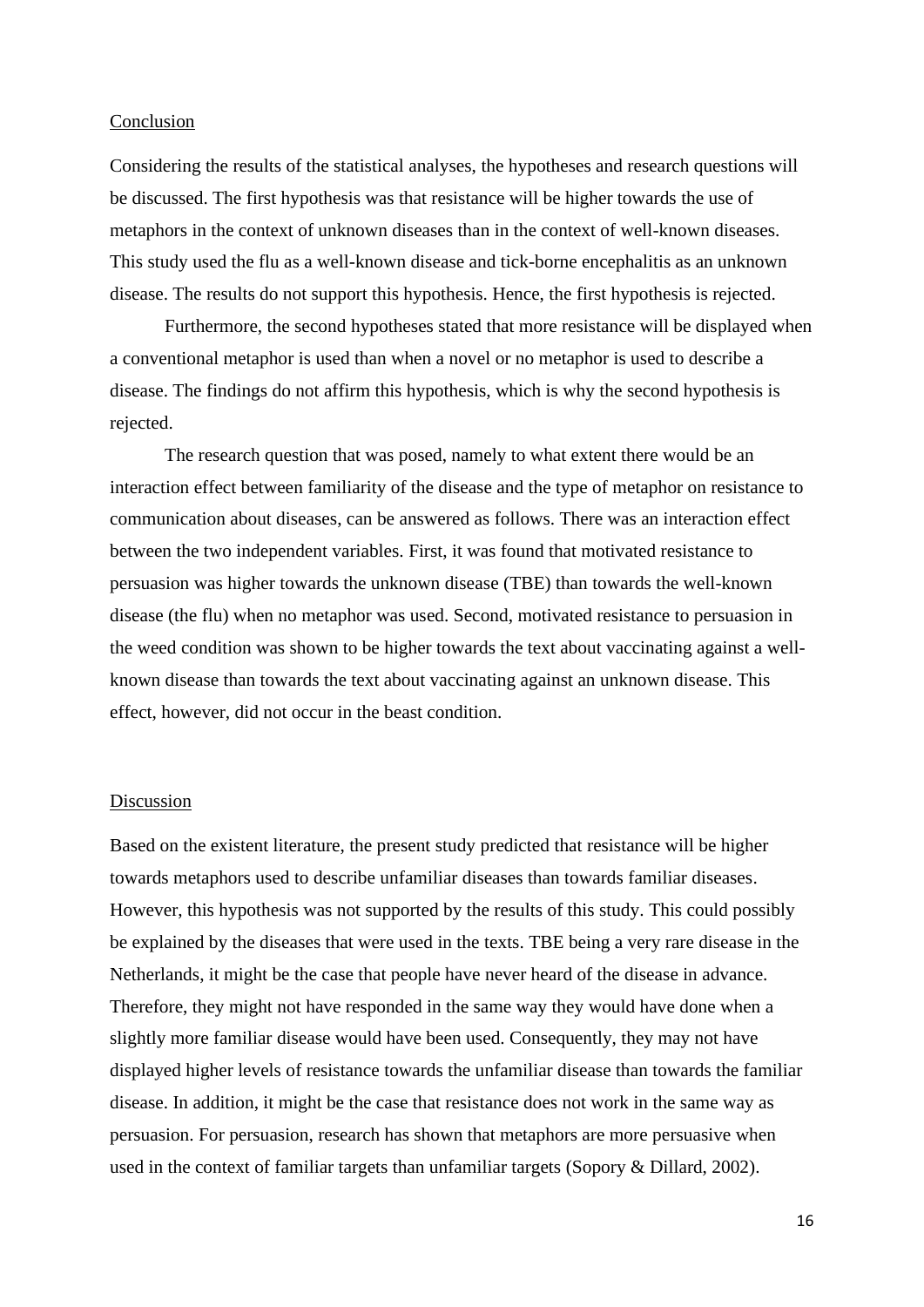However, resistance being a different phenomenon than persuasion, it is possible that the familiarity of the target does not relate to the degree to which people resist to the message, explaining why the predicted effect was not found. It might be the case that for resistance to occur, the texts need to be longer than the texts used in the present experiment, for instance.

Contradictory to what was hypothesized secondly based on the literature, the conventional metaphor (weed) in the present study was not shown to cause more resistance than the novel metaphor (beast) or no metaphor. This could possibly be explained by the fact that the metaphors were translated from English to Dutch. In English, both metaphors are common in the context of diseases, with the *beast* metaphor being more familiar than the *weed* metaphor (Scherer et al., 2015). In Dutch, however, neither of these metaphors are commonly used to describe diseases, since the metaphorical meaning of both the *beast* and *weed* metaphor is not present in the dictionary. In addition, the pre-test of the current study indicated that in Dutch, contrary to the English language, the *weed* metaphor is more familiar than the *beast* metaphor. However, this was not verified as part of the main experiment. In addition, the results of the present study indicate that all three conditions (i.e. the metaphorical conditions as well as the non-metaphorical condition) evoked similar degrees of resistance. Despite the fact that this has not been studied to date, it could be presupposed that the different metaphors do cause different degrees of resistance in the English language. Therefore, it might be the case that the metaphors do not work similarly (e.g. are not equally persuasive) in the Dutch language as in the English language, possibly resulting in less resistance. Lastly, an explanation for the absence of the predicted effect may again be found in resistance being a different phenomenon than persuasion.

The research question, namely whether there is an interaction effect between familiarity of the disease and type of metaphor on resistance towards the metaphor, showed an interaction effect. When no metaphor was used, higher levels of resistance were displayed towards the texts describing an unknown disease (TBE) than towards the texts describing a common disease (the flu). The existent literature on resistance strategies did not provide sufficient grounds to predict a direction of the interaction effect between familiarity of the disease and type of metaphor. However, an attempt will be made to explain this finding. According to Zuwerink Jacks and Cameron (2003), when perceived knowledge about a certain subject is high, readers will display more resistance strategies. People who read a text about a familiar disease are more willing and capable of finding counterarguments than people who read a text about an unfamiliar disease. However, the vast majority of people might not know TBE, which means that they probably do not have an opinion in advance.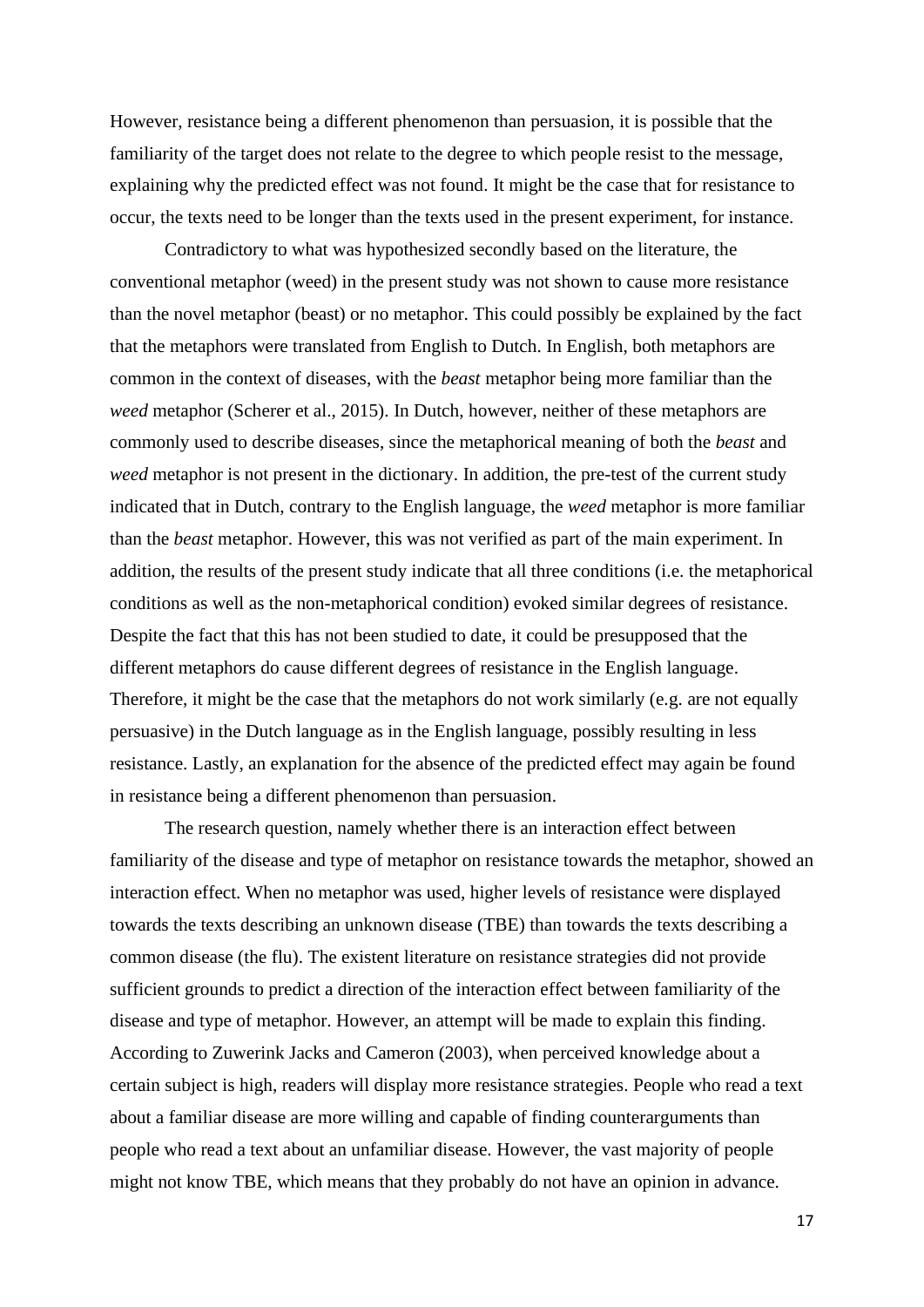People might first need to acquire some knowledge about the disease before they can take an informed decision on whether or not to vaccinate against it. A possible explanation for the finding of the present study is that since people who read a text about an unfamiliar topic do not have the appropriate knowledge, they might feel that the text is trying to push them in a certain direction, therefore resisting more heavily towards it than they would do towards a familiar topic. In the context of the current study, participants read a text in which it was written that they should vaccinate themselves against TBE. Participants are likely not to dispose of the necessary knowledge about the severity of the illness, consequently resisting the message. Hence, this finding adds to the existent literature by showing that familiarity of the target not only influences persuasiveness of metaphor, but also resistance to texts without a metaphor.

In the texts describing diseases in terms of weed spreading quickly through the body, the reverse effect was found. Participants resisted more towards the familiar disease (the flu) than towards the unfamiliar disease (TBE). In other words, a conventional metaphor in combination with a familiar disease causes higher levels of resistance than a conventional metaphor used when describing an unfamiliar disease. This might be explained by the theory of reduced counterarguments, which states that using a metaphor to describe a familiar target leaves people with more cognitive resources than using a metaphor to describe an unfamiliar target, thereby enabling them to resist more heavily towards the familiar target (Sopory & Dillard, 2002). Interestingly however, no effect has been found for the beast condition, which was the novel metaphor in the present study. It might have been the case that because this metaphor was novel (i.e. non-existent in the Dutch language in the context of diseases), the effect of familiarity of the target on resistance was ruled out. In other words, the present study adds to the existing theory on reduced counterarguments by showing that for messages containing conventional metaphors or no metaphor, people resist differently to messages about familiar subjects than about unfamiliar subjects, whereas for novel metaphors, the degree to which people resist the message does not differ depending on the familiarity of the topic.

In general, the control questions have indicated that, especially in the TBE conditions, the metaphor was often not correctly identified. Given the fact that TBE is a very unknown disease, it might have been the case that participants paid relatively more attention to the disease described and consequently overlooked the metaphor. Nevertheless, Thibodeau and Boroditsky (2011) proved that the persuasive power of metaphors can also be covert, meaning that people do not always conceive of metaphors as playing a role in their decision-making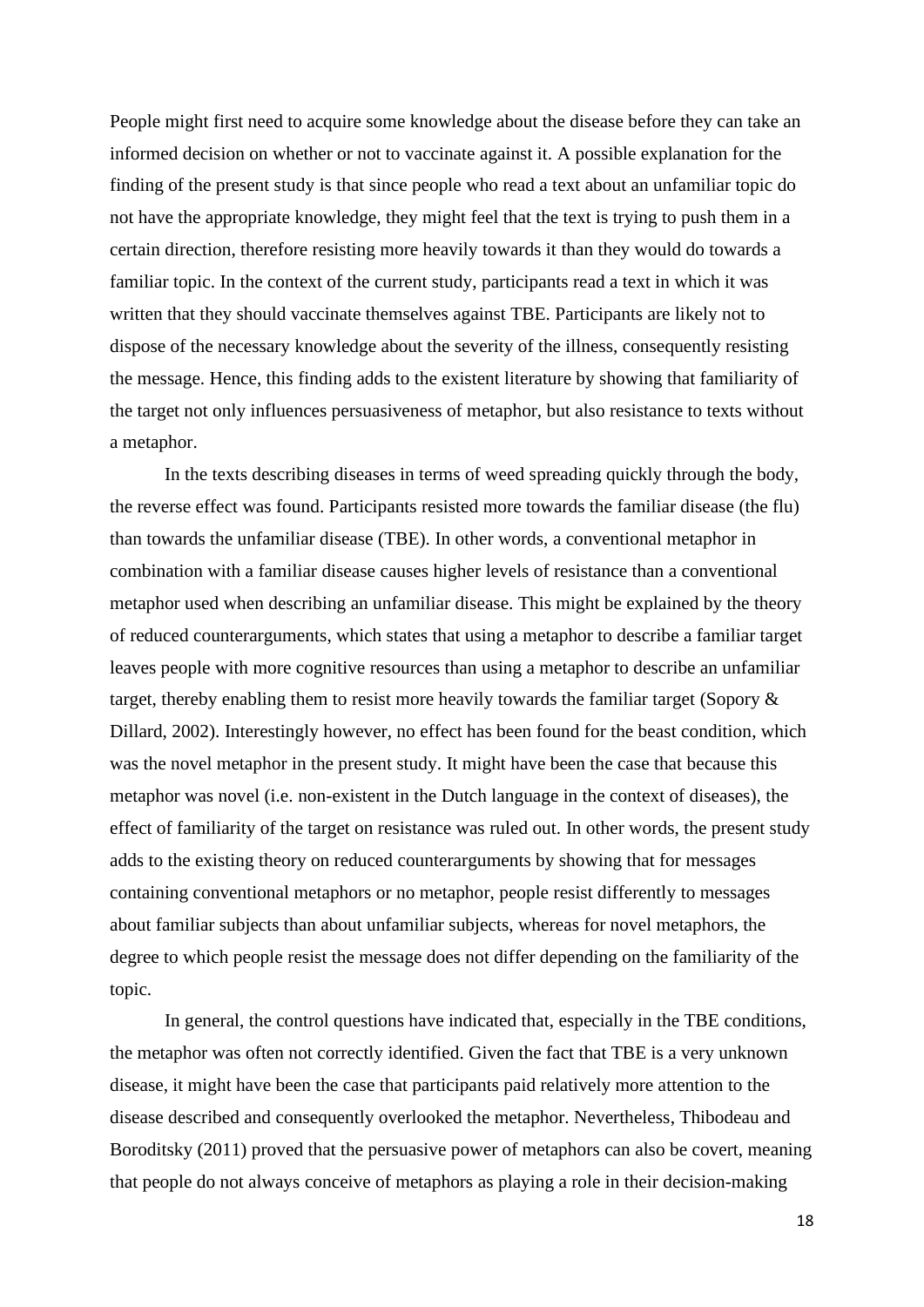process after reading a text. In other words, a metaphor can persuade people, irrespectively of them being aware of the metaphor. It might be the case, however, that for resistance to occur, the metaphor needs to be identified by the reader. This would imply that resistance, unlike persuasion, only occurs noticeably.

Moreover, there are some limitations of the present study related to the sample used. First, the participants have been asked to participate by means of convenience sampling, meaning that some parts of the population were overrepresented, while others were underrepresented. This has also been shown by the small variety in the division of educational level of participants. On average, most participants were highly educated. In addition, there were relatively more female participants than male participants. All things considered, the sample does not represent the general population and the findings of this study should therefore be interpreted with caution, since the results could be biased.

Future research should, in contrast to the present study, choose metaphors for their experiment that exist in the respective language of study. Moreover, the familiarity of these metaphors should not only be verified relying on a pre-test with a different set of participants, but also by using a manipulation check within the main experiment. In the present study, it is not clear whether the participants in the main experiment found the weed metaphor more familiar than the beast metaphor. Although the pre-test indicated that the weed metaphor was more familiar than the beast metaphor in the context of diseases, this finding should be interpreted cautiously, since the pre-test had a sample of 20 participants only.

Additionally, future research into the interaction between familiarity of the target and type of metaphor on resistance to metaphors could possibly approach the subject from another angle. The present study built on the cognitive response approach, which states that a message can either be accepted, resulting in persuasion, or rejected, resulting in resistance (Zuwerink Jacks & Cameron, 2003). Nevertheless, when readers do not recognise a persuasive attempt, they have nothing to oppose to. Future research could possibly start from the prediction that metaphors that are generally seen as more persuasive (novel metaphors) induce higher levels of resistance than metaphors with less persuasive power (conventional metaphors), because the former have a stronger, and therefore also more apparent, persuasive attempt. This causes the reader to oppose more heavily. The same holds for the use of metaphors for familiar targets versus unfamiliar targets. Metaphor use in the context of familiar targets is generally seen as more persuasive. This may cause more resistance when compared to unfamiliar targets, because the persuasive attempt is more apparent in the former case than in the latter.

In short, this study presents a first attempt to research to what extent people resist to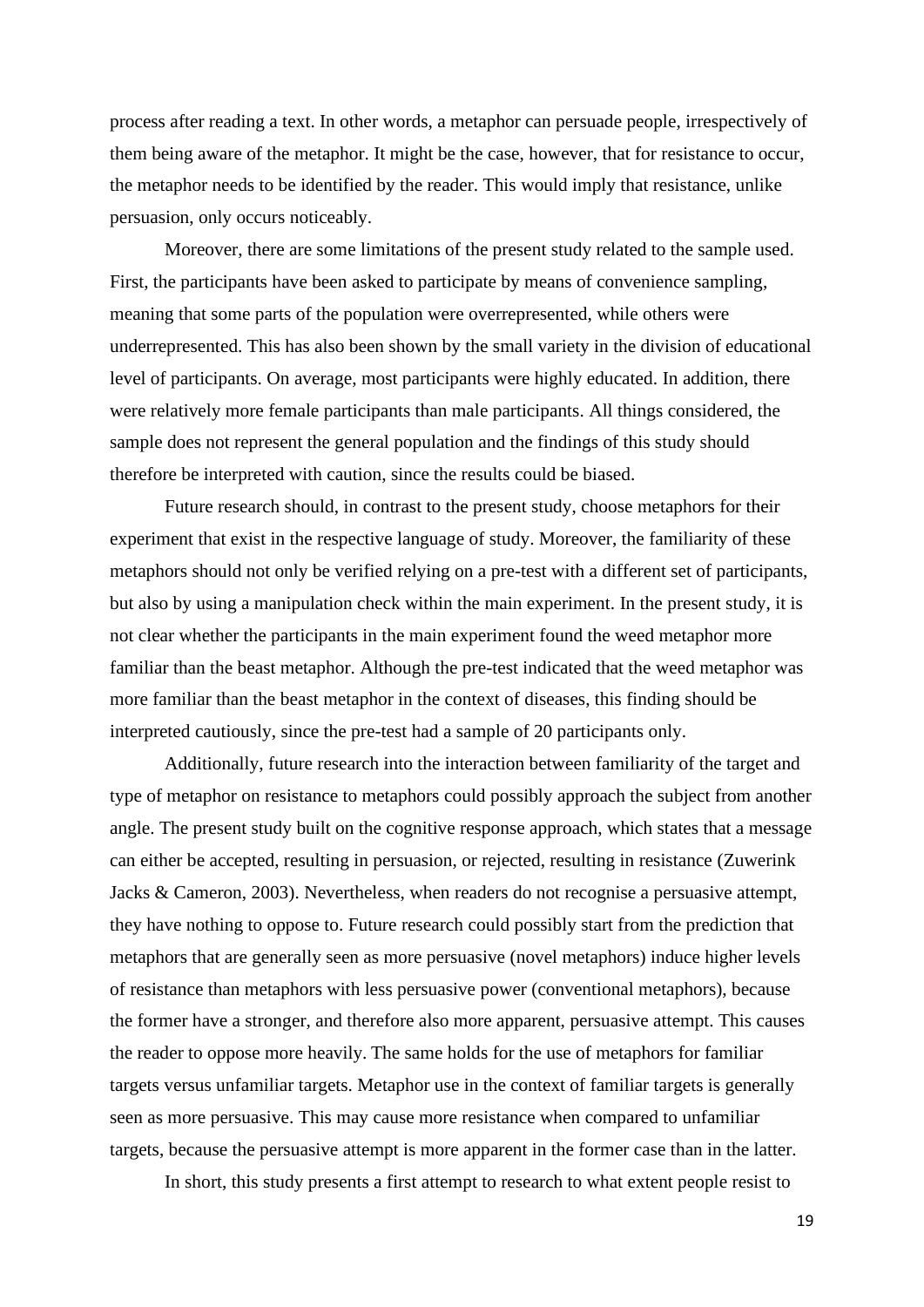metaphors in health communication, more specifically, communication about vaccination against diseases. It has become apparent that resistance to messages about vaccination against diseases differs between familiar and unfamiliar diseases when using conventional metaphors or when using no metaphor, but that this difference does not occur when using novel metaphors. The present study has contributed to the existent body of research on metaphors and persuasion and forms the basis for future academic inquiry. The suggestions for future research that have been brought forward should be used to further delve into the topic of resistance to metaphors as to extend the results presented in the current study. Policymakers, academics and organisations in general would benefit from the insights provided and can adapt their communications accordingly to get their message across more effectively.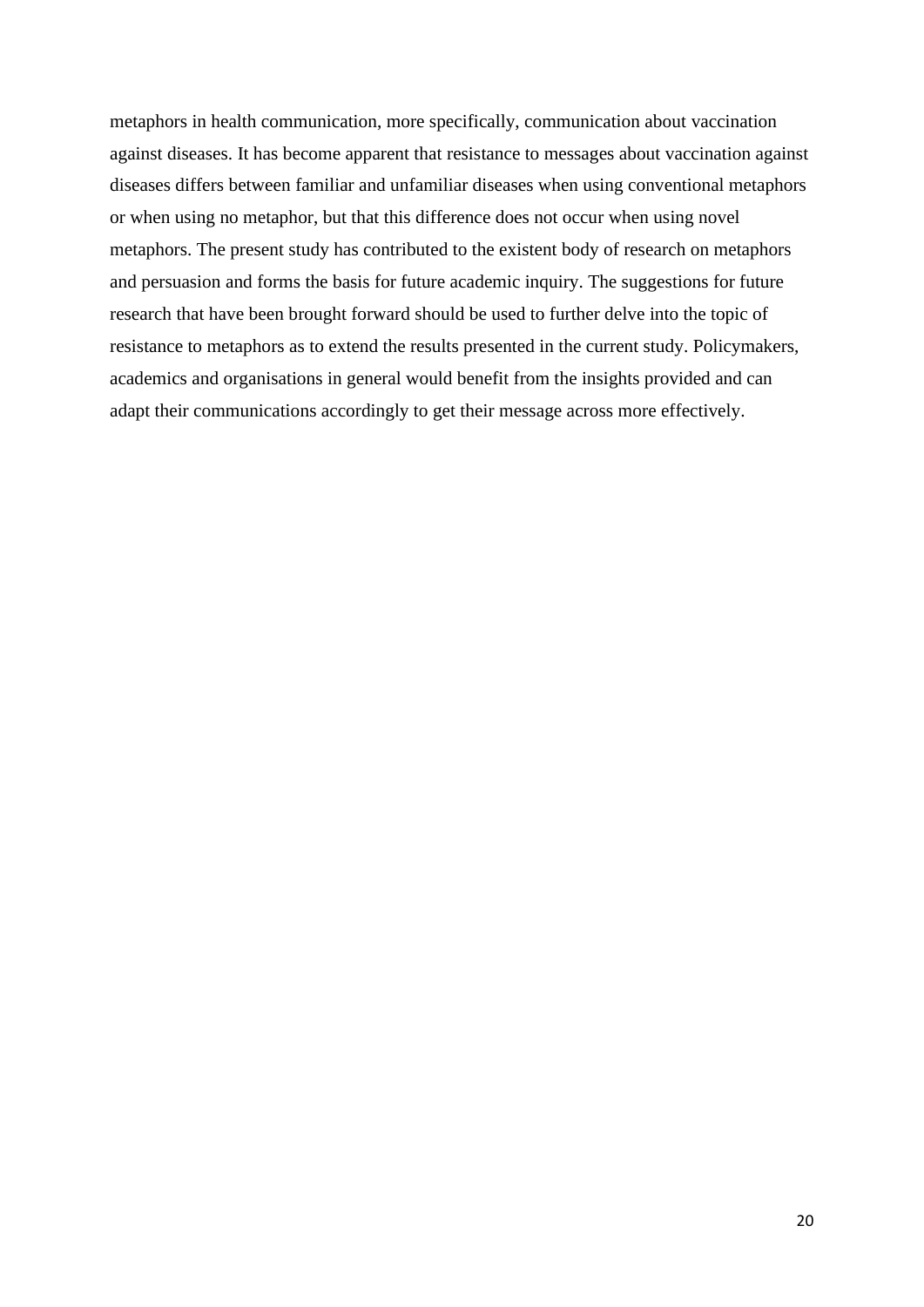### References

- Bowdle, B. F., & Gentner, D. (2005). The career of metaphor. *Psychological Review, 112*(1), 193-216. doi:10.1037/0033-295X.112.1.193
- Burgers, C., Konijn, E. A., & Steen, G. J. (2016). Figurative framing: Shaping public discourse through metaphor, hyperbole, and irony. *Communication Theory, 26*(4), 410-430. doi:10.1111/comt.12096
- Flusberg, S. J., Matlock, T., & Thibodeau, P. H. (2017). Metaphors for the war (or race) against climate change. *Environmental Communication, 11*(6), 769-783. doi:10.1080/17524032.2017.1289111
- Greenwood, B. (2014). The contribution of vaccination to global health: Past, present and future. *Philosophical transactions of the Royal Society of London. Series B, Biological sciences, 369*(1645), 20130433. doi:10.1098/rstb.2013.0433
- Jones, L. L., & Estes, Z. (2006). Roosters, robins, and alarm clocks: Aptness and conventionality in metaphor comprehension. *Journal of Memory and Language, 55*(1), 18-32. doi:10.1016/j.jml.2006.02.004
- Lakoff, G., & Johnson, M. (1980). *Metaphors we live by*. Chicago: University of Chicago Press.
- Nisbet, E. C., Cooper, K. E., & Garrett, R. K. (2015). The partisan brain: How dissonant science messages lead conservatives and liberals to (dis)trust science. *Annals of the American Academy of Political and Social Science, 658*(1), 36-66. doi:10.1177/0002716214555474
- RIVM. (2020). Tekenencefalitis (TBE). Retrieved from<https://www.rivm.nl/tekenencefalitis>
- Scherer, A. M., Scherer, L. D., & Fagerlin, A. (2015). Getting ahead of illness: Using metaphors to influence medical decision making. *Medical Decision Making, 35*(1), 37- 45. doi:10.1177/0272989x14522547
- Sopory, P., & Dillard, J. P. (2002). The persuasive effects of metaphor: A meta-analysis. *Human Communication Research, 28*(3), 382-419. doi:10.1111/j.1468- 2958.2002.tb00813.x
- Steen, G. J., Reijnierse, W. G., & Burgers, C. (2014). When do natural language metaphors influence reasoning? A follow-up study to Thibodeau and Boroditsky (2013). *PLoS ONE, 9*(12), e113536. doi:10.1371/journal.pone.0113536
- Thibodeau, P. H., & Boroditsky, L. (2011). Metaphors we think with: The role of metaphor in reasoning. *PLoS ONE, 6*(2), e16782. doi:10.1371/journal.pone.0016782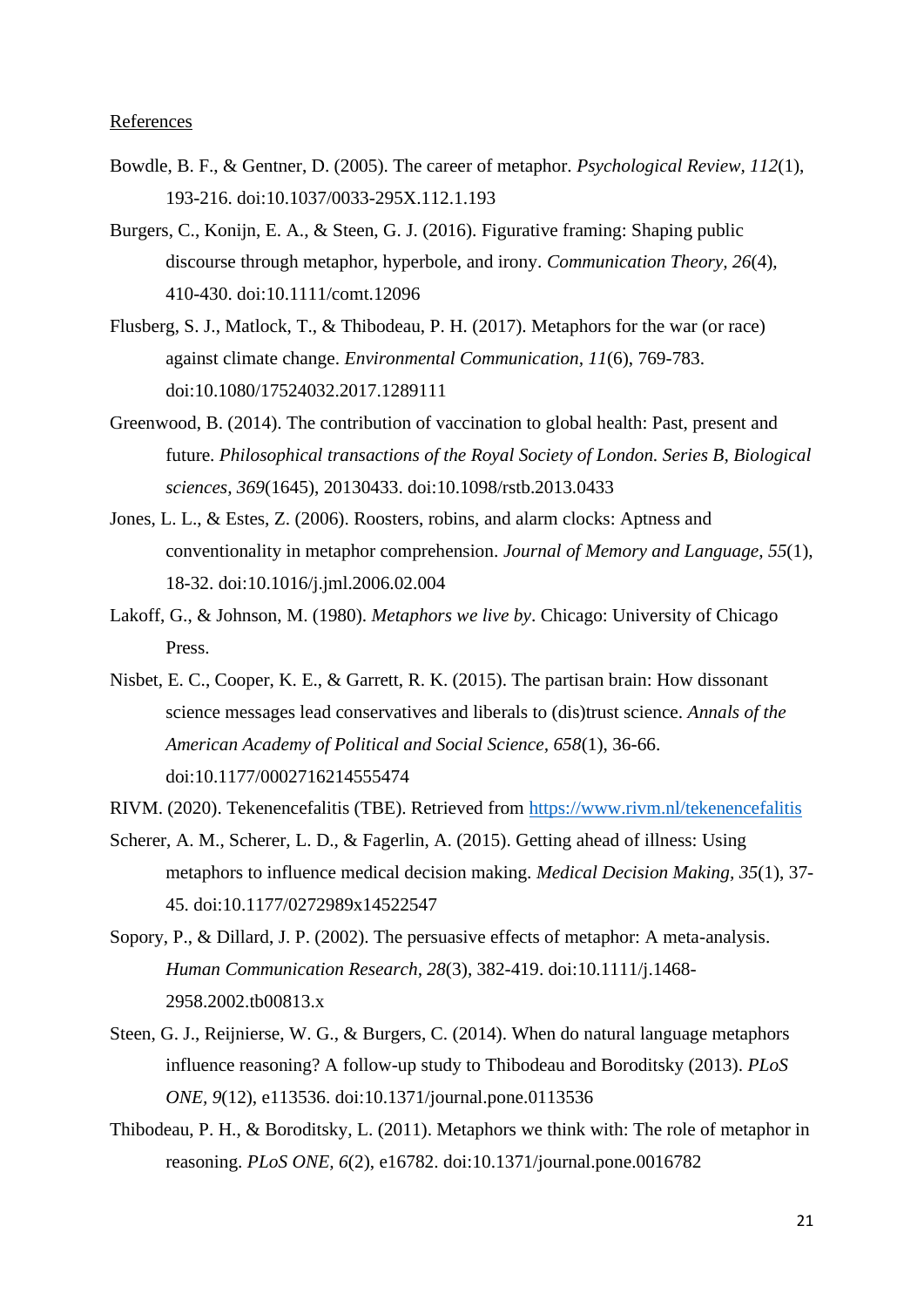- Thibodeau, P. H., & Boroditsky, L. (2013). Natural language metaphors covertly influence reasoning. *PLoS ONE, 8*(1), e52961. doi:10.1371/journal.pone.0052961
- Thibodeau, P. H., & Durgin, F. H. (2011). Metaphor aptness and conventionality: A processing fluency account. *Metaphor and Symbol, 26*(3), 206-226. doi:10.1080/10926488.2011.583196
- Thibodeau, P. H., Matlock, T., & Flusberg, S. J. (2019). The role of metaphor in communication and thought. *Language and Linguistic Compass, 13*(5). doi:10.1111/lnc3.12327
- Van Stee, S. K. (2018). Meta-analysis of the persuasive effects of metaphorical vs. literal messages. *Communication Studies, 69*(5), 545-566. doi:10.1080/10510974.2018.1457553
- Zuwerink Jacks, J., & Cameron, K. A. (2003). Strategies for resisting persuasion. *Basic and Applied Social Psychology, 25*(2), 145-161. doi:10.1207/S15324834BASP2502\_5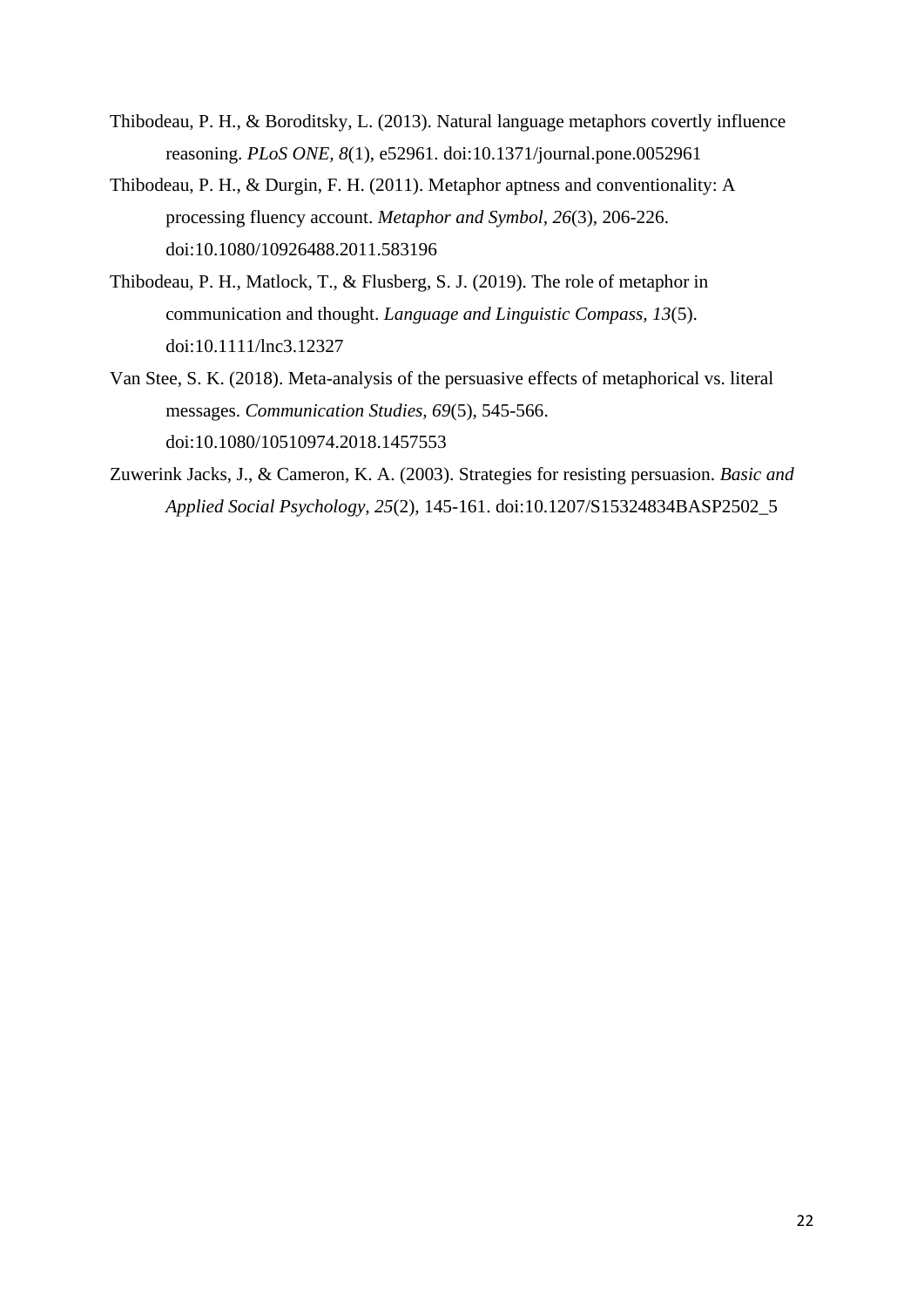# Appendix A: texts experimental conditions

#### *Condition 1: flu x no metaphor*

Griep is een virus dat het lichaam infecteert. Griep komt in Nederland voor en kan grote gevolgen hebben voor de gezondheid. Hoewel u op elk moment van het jaar griep kunt krijgen, komt griep in bepaalde seizoenen vaker voor. Daarom moet u zichzelf er echt tegen laten vaccineren!

# *Condition 2: flu x beast metaphor*

Griep is een beest dat op het lichaam jaagt. Griep komt in Nederland voor en kan grote gevolgen hebben voor de gezondheid. Hoewel u op elk moment van het jaar griep kunt krijgen, komt griep in bepaalde seizoenen vaker voor. Daarom moet u zichzelf er echt tegen laten vaccineren!

# *Condition 3: flu x weed metaphor*

Griep is een onkruid dat zich snel door het lichaam verspreidt. Griep komt in Nederland voor en kan grote gevolgen hebben voor de gezondheid. Hoewel u op elk moment van het jaar griep kunt krijgen, komt griep in bepaalde seizoenen vaker voor. Daarom moet u zichzelf er echt tegen laten vaccineren!

#### *Condition 4: TBE x no metaphor*

Tekenencefalitis is een virus dat het lichaam infecteert. Tekenencefalitis komt in Nederland voor en kan grote gevolgen hebben voor de gezondheid. Hoewel u tekenencefalitis op elk moment van het jaar kunt krijgen, komt tekenencefalitis in bepaalde seizoenen vaker voor. Daarom moet u zichzelf er echt tegen laten vaccineren!

#### *Condition 5: TBE x beast metaphor*

Tekenencefalitis is een beest dat op het lichaam jaagt. Tekenencefalitis komt in Nederland voor en kan grote gevolgen hebben voor de gezondheid. Hoewel u tekenencefalitis op elk moment van het jaar kunt krijgen, komt tekenencefalitis in bepaalde seizoenen vaker voor. Daarom moet u zichzelf er echt tegen laten vaccineren!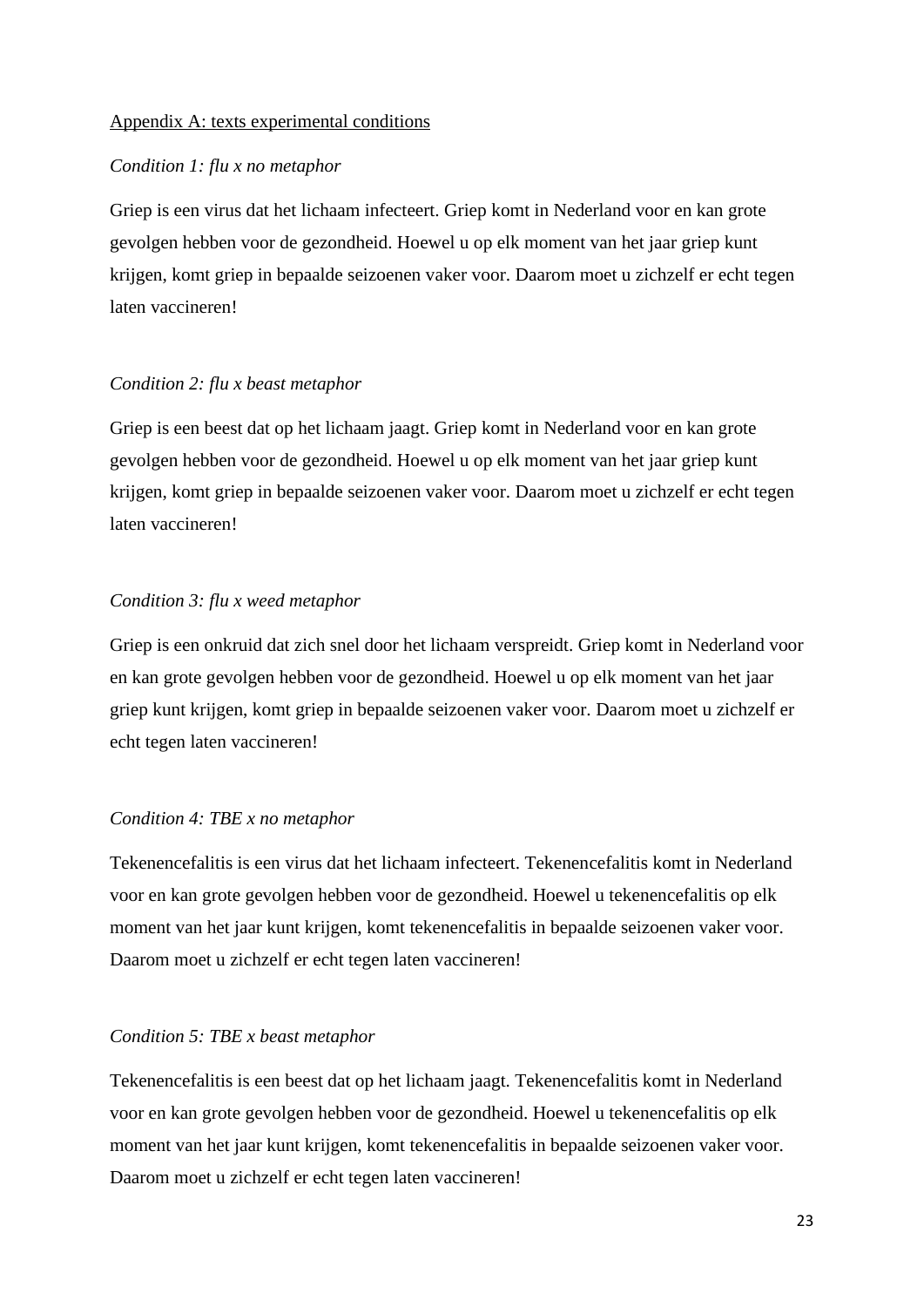# *Condition 6: TBE x weed metaphor*

Tekenencefalitis is een onkruid dat zich snel door het lichaam verspreidt. Tekenencefalitis komt in Nederland voor en kan grote gevolgen hebben voor de gezondheid. Hoewel u tekenencefalitis op elk moment van het jaar kunt krijgen, komt tekenencefalitis in bepaalde seizoenen vaker voor. Daarom moet u zichzelf er echt tegen laten vaccineren!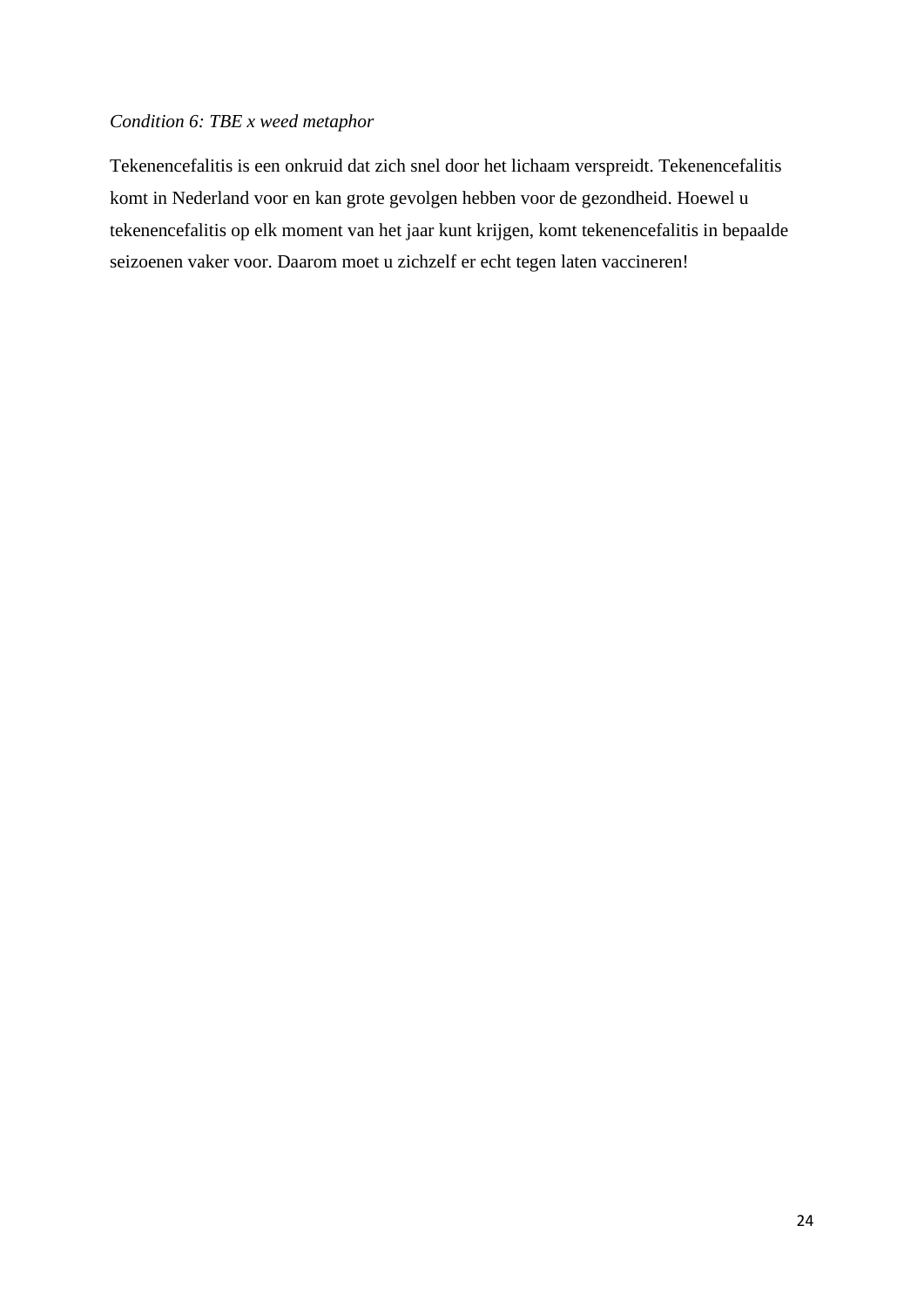# Appendix B: translated scale developed by Nisbet et al. (2015) measuring motivated resistance to persuasion

- De tekst was erg objectief.
- De tekst probeerde me onder druk te zetten om op een bepaalde manier te denken.
- De tekst heeft niet geprobeerd zijn mening aan mij op te dringen.
- De tekst was erg geloofwaardig.
- De tekst was niet erg betrouwbaar.
- De tekst probeerde me te manipuleren.
- Soms wilde ik 'tegenspreken' tegen wat ik in de tekst las.
- Ik merkte dat ik nadacht over manieren waarop ik het niet eens was met de informatie in de tekst.
- Ik kon het niet helpen na te denken over manieren waarop de informatie in de tekst onnauwkeurig of misleidend was.
- Ik merkte dat ik op zoek was naar fouten in de manier waarop informatie in de tekst werd gepresenteerd.
- De tekst probeerde me te overtuigen.